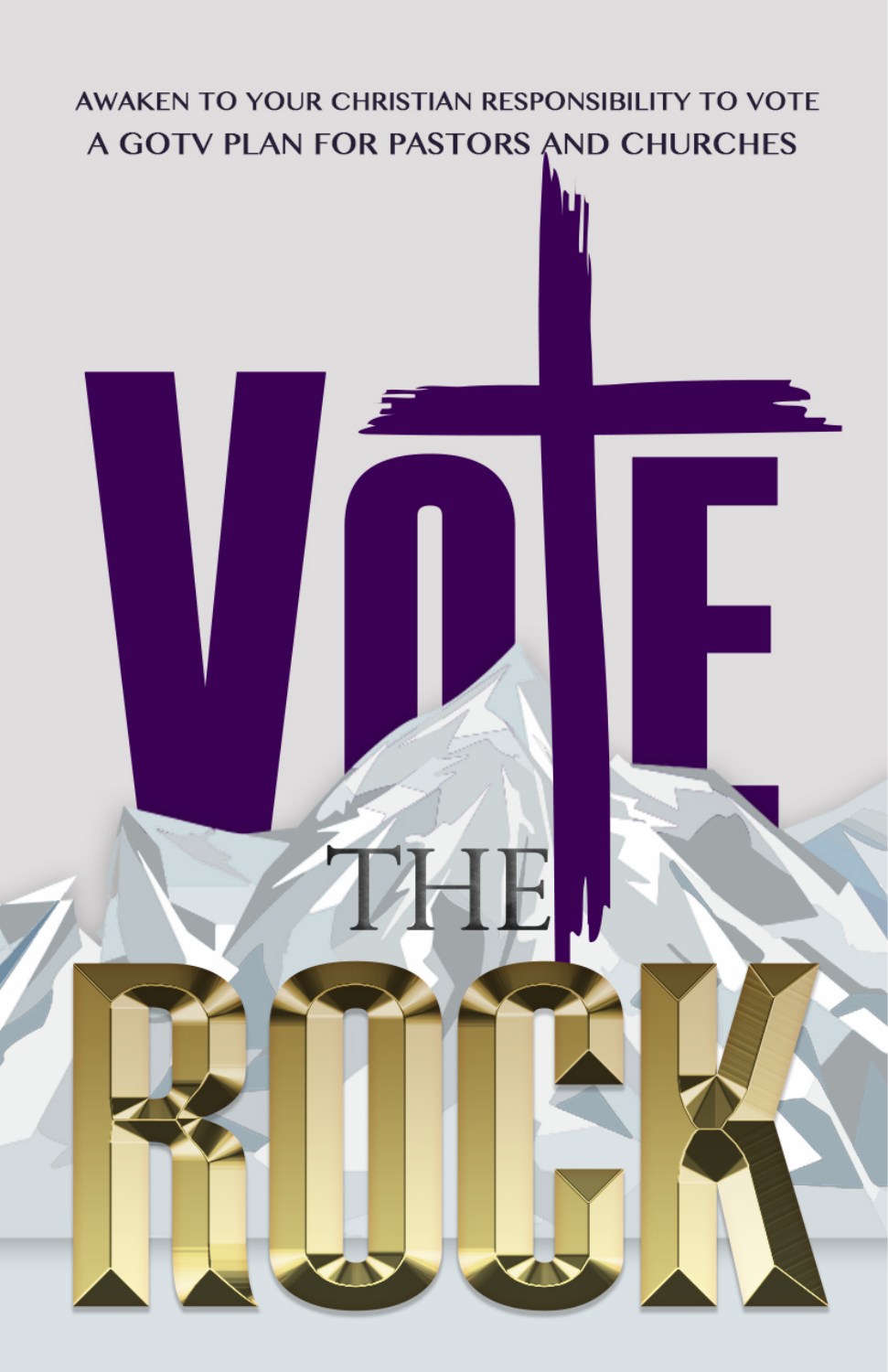#### **"VOTE THE ROCK"**

### **AWAKENING CHRISTIANS TO OUR RESPONSIBILITY TO VOTE**

#### **A GOTV PLAN FOR PASTORS AND CHURCHES**

**STAND Foundation, Inc. E.W. Jackson, National President** Copyright 2017 ©

#### **Introduction**

Evangelical Christians tend to share a common vision for the country on most issues, but it doesn't matter if they don't vote.

The only poll that matters is the one taken on Election Day. Polls may reflect the sentiments of voters, but they do not tell you which candidate is going to get supporters to the voting place. Most people will never be polled, but every citizen can vote.

Twenty-five million evangelicals stayed home in the 2012 presidential election and by doing so helped ratify an agenda with which they profoundly disagreed. In 2016, four million more evangelicals went to the polls and their votes were critical to the outcome of the election.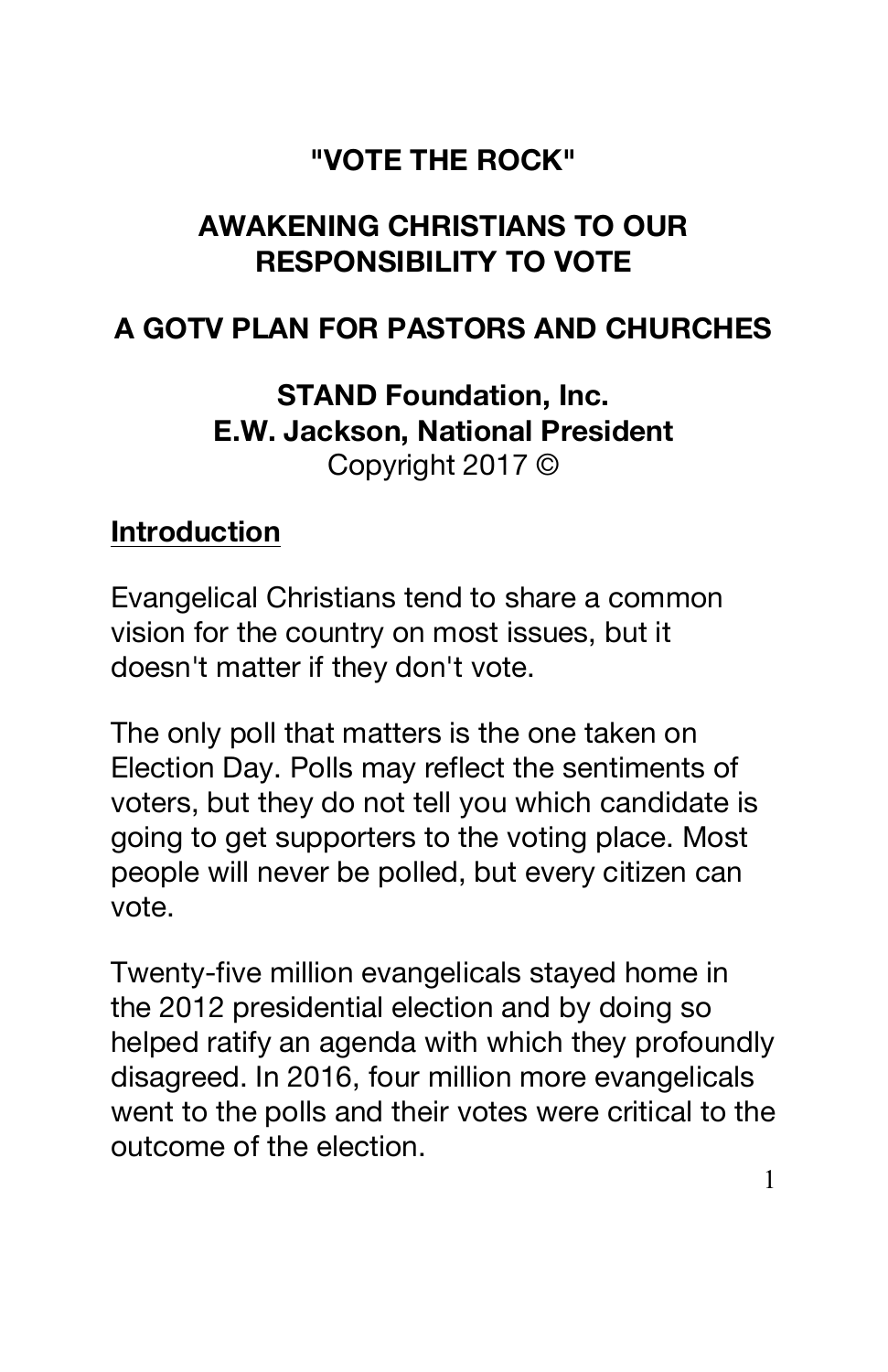**Without an effective get-out-the-vote (GOTV) strategy for churches, we face the specter of electing Presidents, Governors, legislators and other state and local officials who are anti-Christian, anti-life, anti-marriage, anti-Free markets, anti-Israel and disdainful of religious liberty. As we all know, this kind of political leadership has been disastrous for America, Christianity, the Constitution and our economy.**

Most pastors believe that the people in their churches are registered to vote. The data shows however, that **only about 50% of regular churchgoers are registered and only 50% of those who are registered actually go to the polls.** Christians could determine the outcome of practically every state, local and federal election if they simply registered, followed through by voting and made sure to vote for the candidate who most closely adheres to their Christian values.

VOTE THE ROCK is a get-out-the-vote plan specifically designed to achieve this.

#### **Step 1: Voter Registration**

**Each pastor needs to make sure that every church member is registered to vote.**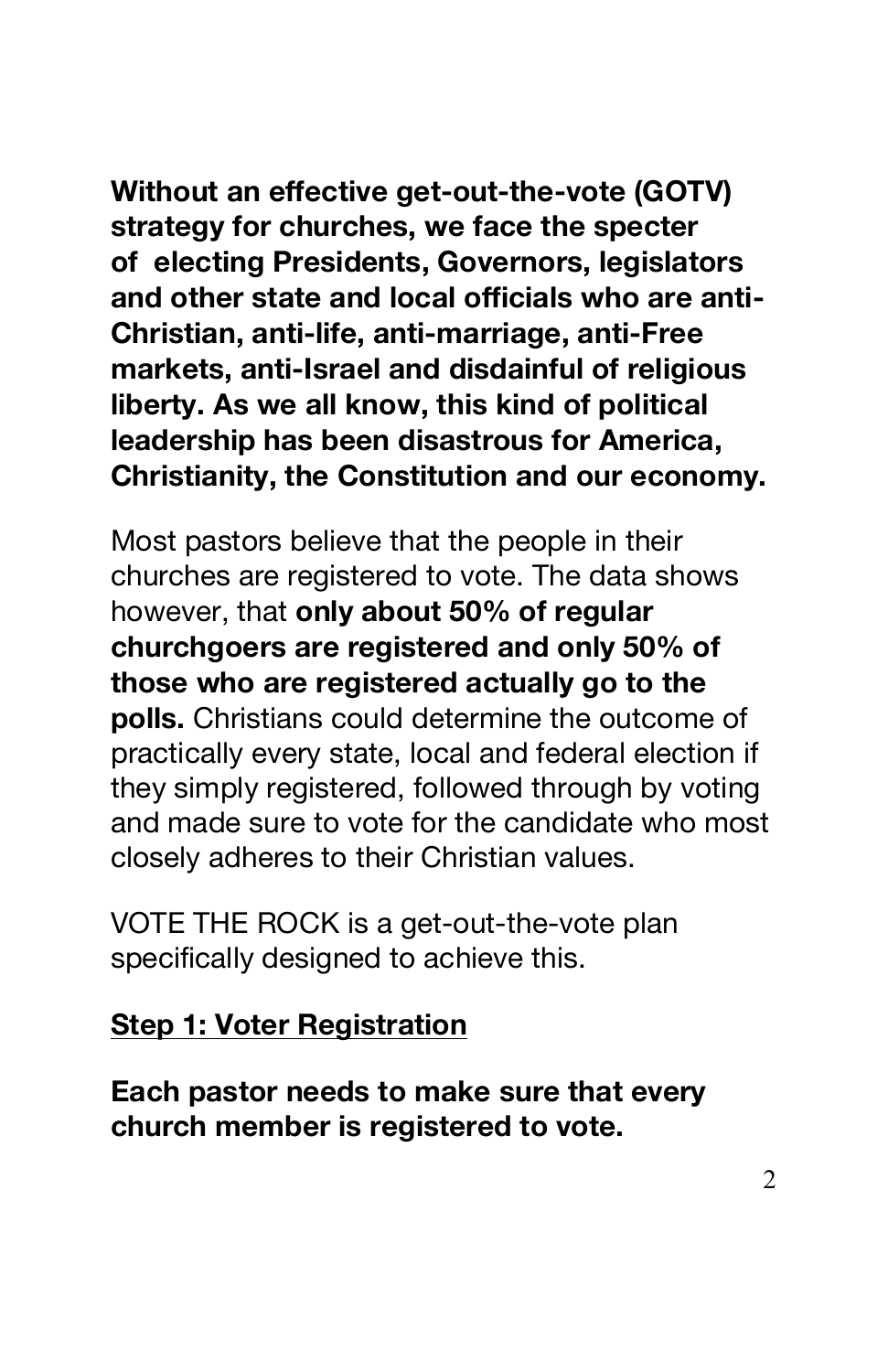We are asking every conservative Bible believing church to hold two voter registration months each election year - one for the primaries and one for the general election.

The Sunday before the general election is designated VOTE THE ROCK Sunday. You can do the same the Sunday before the primary election when it seems appropriate and the primary choice is critical.

During the Revolutionary War, Pastors preached Election Day sermons to inspire and inform the people. John Adams said pulpits "thundered" with the cause of freedom. That needs to be a permanent characteristic of our churches.

#### **VOTE THE ROCK Sunday is designed to restore the same sense of civic responsibility in churches that helped birth America.**

On VTR Sunday before the general election the Sermon, among other things, should remind members that in a free society Christians have the responsibility for choosing the political leaders who serve in elected office.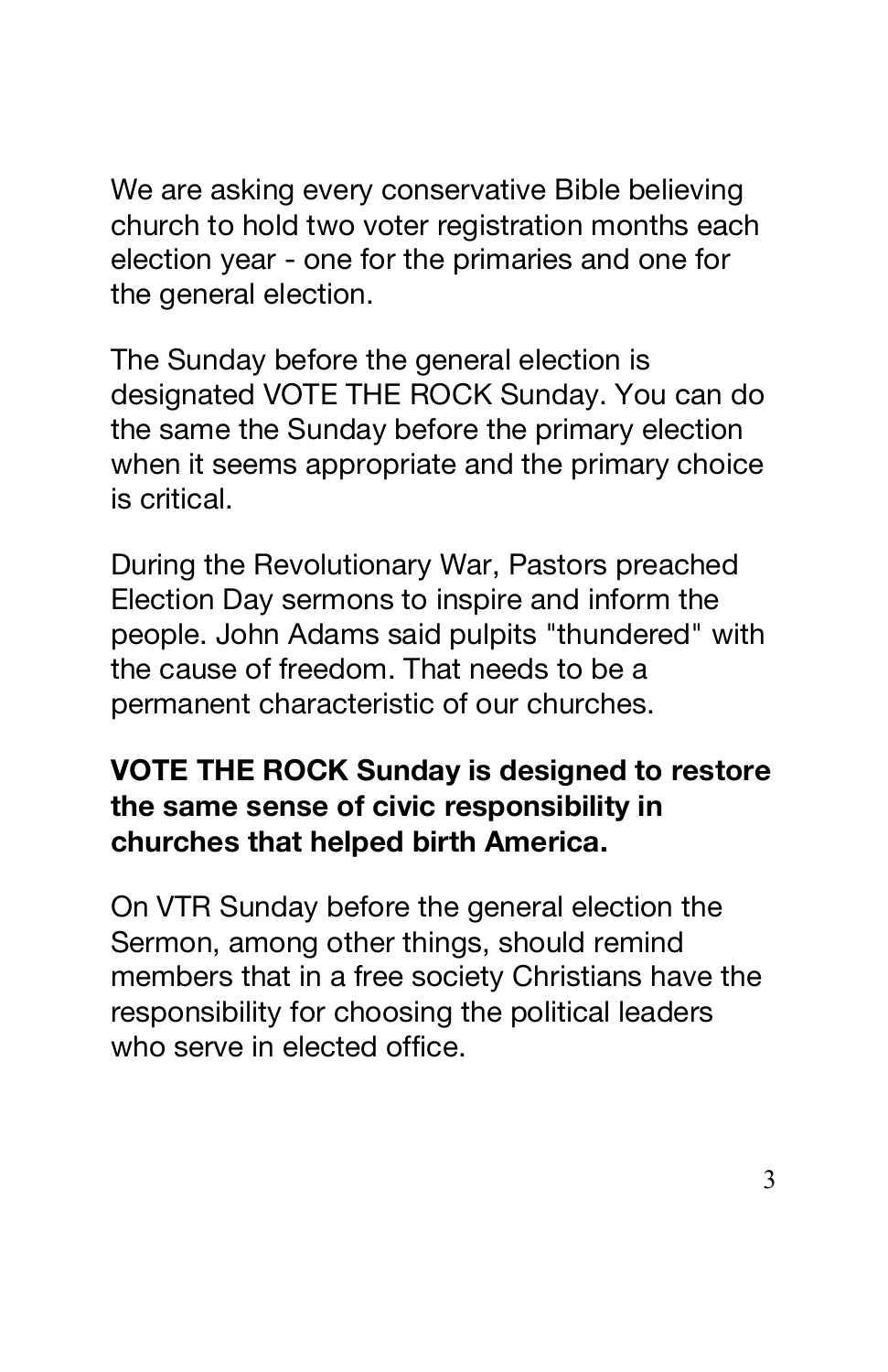### **Therefore, it is a sin to abdicate that responsibility. It is a sin to not vote.**

When wicked leaders come to power in America, we as Christians have no one to blame but ourselves. We must vote our biblical values and urge all fellow Christians do the same. We will answer to God for failure to do so.

#### **No office seeker will be perfect. Christians should choose the candidate closest to their values.**

## **Step 2: Voter Registration Coordinator**

A permanent **Voter Registration Coordinator** (VRC) should be appointed in every church to **make sure that 100% of those eligible to vote are registered.** Free software is available through United In Purpose to check on the voter registration of each member.

(www.unitedinpurpose.org) You may check the voter registration of Church members on our website at www.standamerica.us.

The VRC can also visit the city or county registrar and get whatever forms are needed to register members. Some may not be comfortable registering online. The goal is to get every member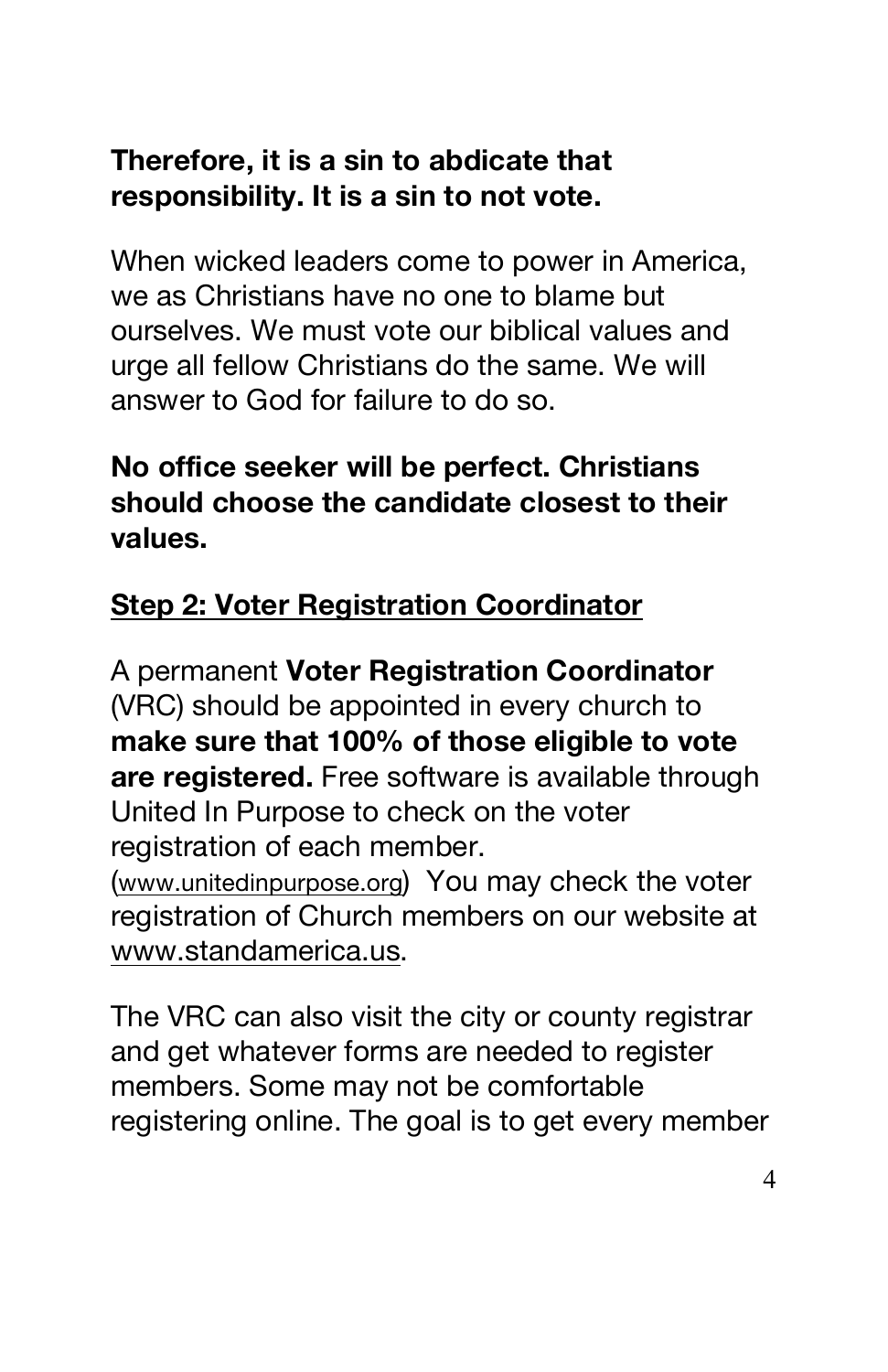registered to vote. Most churches will have members from various cities, towns and counties. Some may even have members from different states because the church is near a state border. Steps should be taken to get members registered to vote no matter where they live.

It may take multiple volunteers to get the forms necessary in the various localities where church members reside. These volunteers should help members fill in the the forms and file them with the local registration office. **The goal is 100% registration.** Every Bible believing church must do whatever it takes.

#### **Step 3: Teach Citizenship In Church/Sunday School**

Churches should include citizenship in Sunday School curriculum to teach members their responsibility to vote biblical principles, rather than race, party or family tradition.

The first duty of Christian citizenship is to uphold the Constitution and the Judeo-Christian principles upon which it is based. Christians should not be persecuted or punished by government for holding pre-born life sacred; defining marriage as the Bible teaches - a sacred union between one man and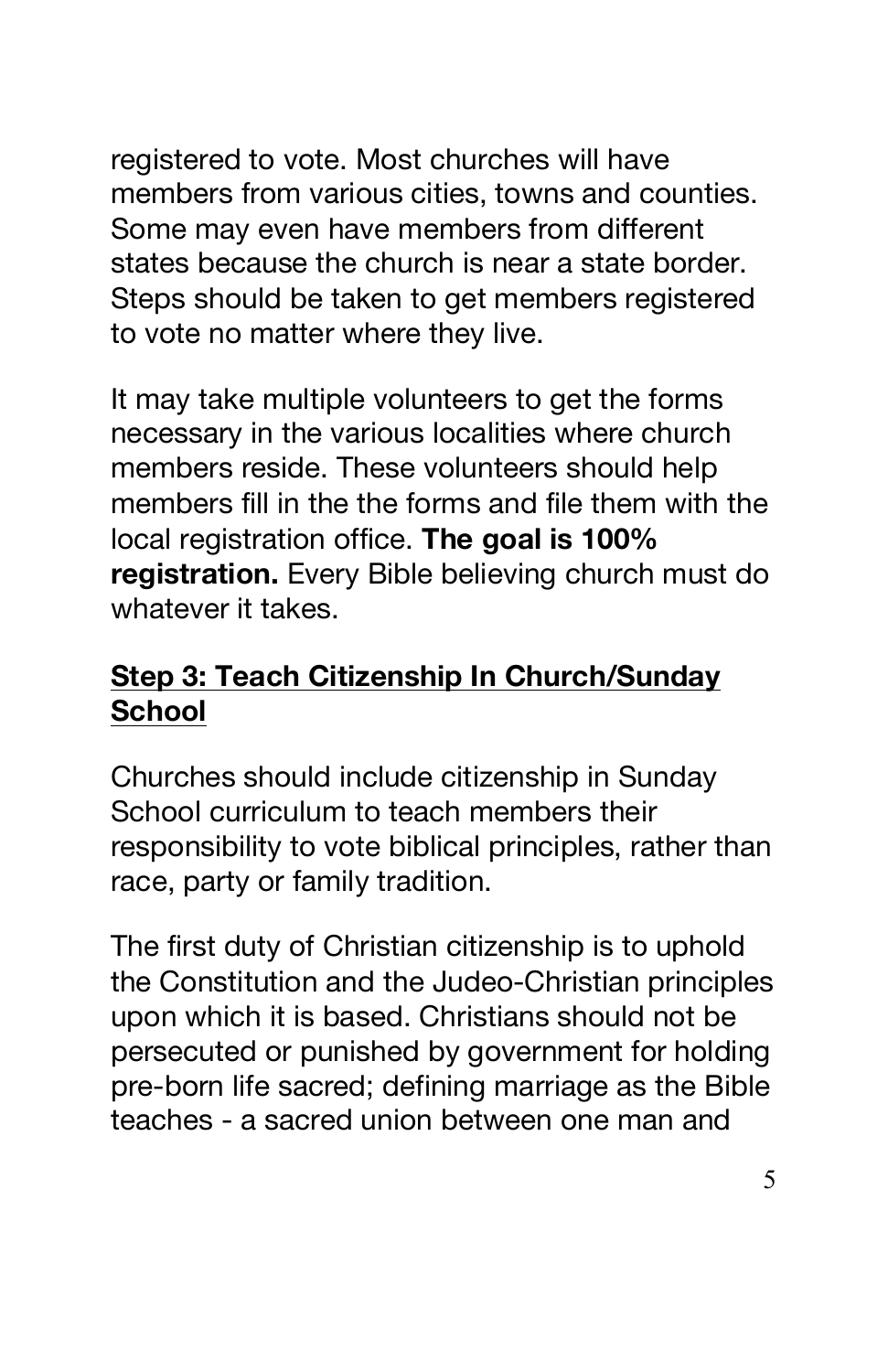one woman; believing that God created only two genders - male and female; or maintaining the view that the greatest threat to the planet is mankind's rebellion against God, not climate change or global warming.

Christians in America are suffering an erosion of First Amendment rights while the government and the Courts seek to impose new definitions of sexual morality, marriage and gender:

The infamous law suits against Hobby Lobby and the Little Sisters of the Poor; the executive mandate forcing schools to implement a new gender identity regime for rest room, locker room and shower use; and extraordinary accommodations for Islam while restricting Christians' freedom of religion all sound the alarm.

#### **We must be politically active and we must vote or lose what liberty we have.**

Christians have lost their businesses, been fired from their jobs and vilified in the press for living out sincerely held religious beliefs. At present, we have a President who speaks in defense of our religious liberty. In the recent past that was not so, and it could change with one election.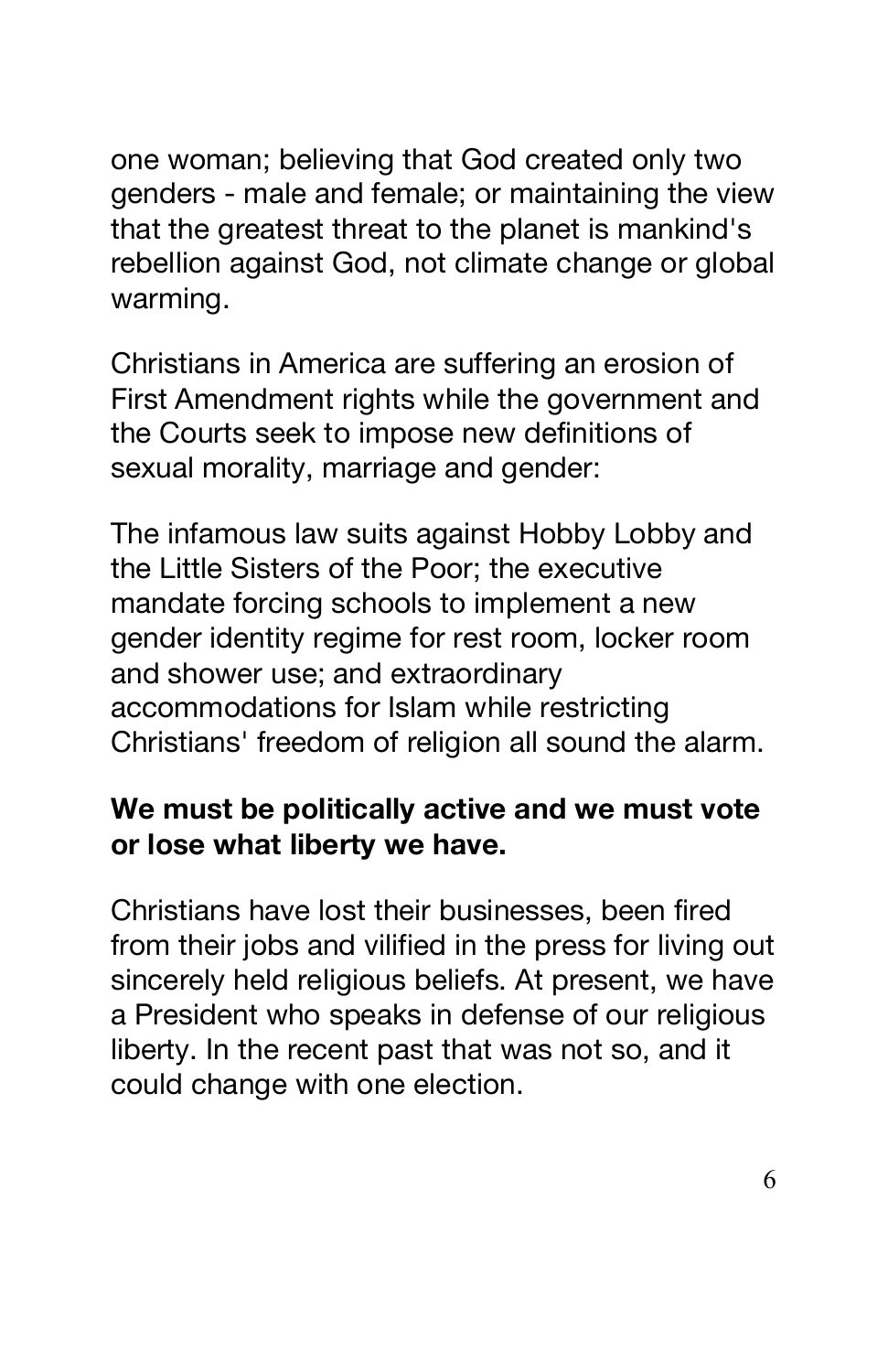Liberal bureaucrats at the state and local levels as well as those who remain entrenched in the federal government from past administrations could pose a threat to our First Amendment rights.

Christians must be vigilant regardless of who is President.

In Virginia for example, at this writing every Constitutional statewide office is held by politicians who enthusiastically support Planned Parenthood and the destruction of pre-born human life. They must be voted out of office. If every conservative pastor and church in Virginia would register and mobilize their members, prodeath politicians would be driven from office. VTR is designed to do that.

Christian believers must never allow ourselves to be governed and persecuted by politicians who hate everything we hold dear. We must always be active, engaged, voting citizens to send the message that those who oppose us will pay a price at the polls.

#### **Step 4: Celebrate American History Month**

STAND has proposed September as American History Month. September 17, 1787 is the date on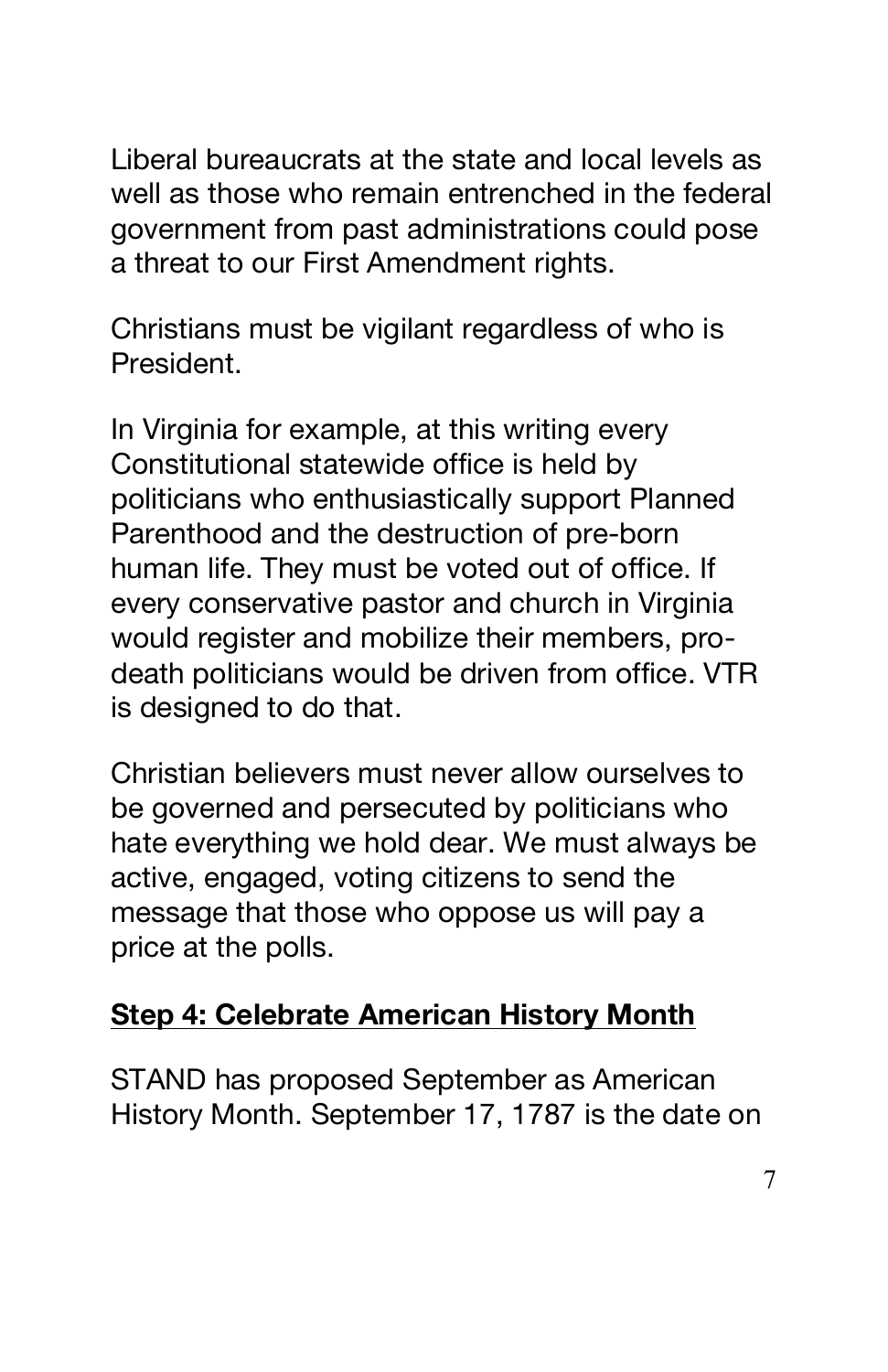which the Founding Fathers passed our Constitution and sent it to the states for ratification. That document has endured multiple challenges and even a Civil War. It has withstood the test of time. It is the longest and most successful governing document in history.

We urge every VTR Church to set aside September as American History Month and teach the Judeo-Christian history of our nation. During black History Month, one might hear about George Washington Carver. Few people know that he was a committed Christian who attributed his scientific genius to God. Christianity has always been central to American life and progress.

We hear about the Wright Brothers, but much better educated engineers around the world were racing to create flight. The Wright Brothers had a unique American advantage. They had a praying father, a Bishop in the Brethren Church.

Unless we appreciate the role faith and Christianity have played in our Republic, we will inevitably fail Ben Franklin's challenge. He said they had given us a Republic, "if you can keep it." If we do not participate and vote, we will surely lose it.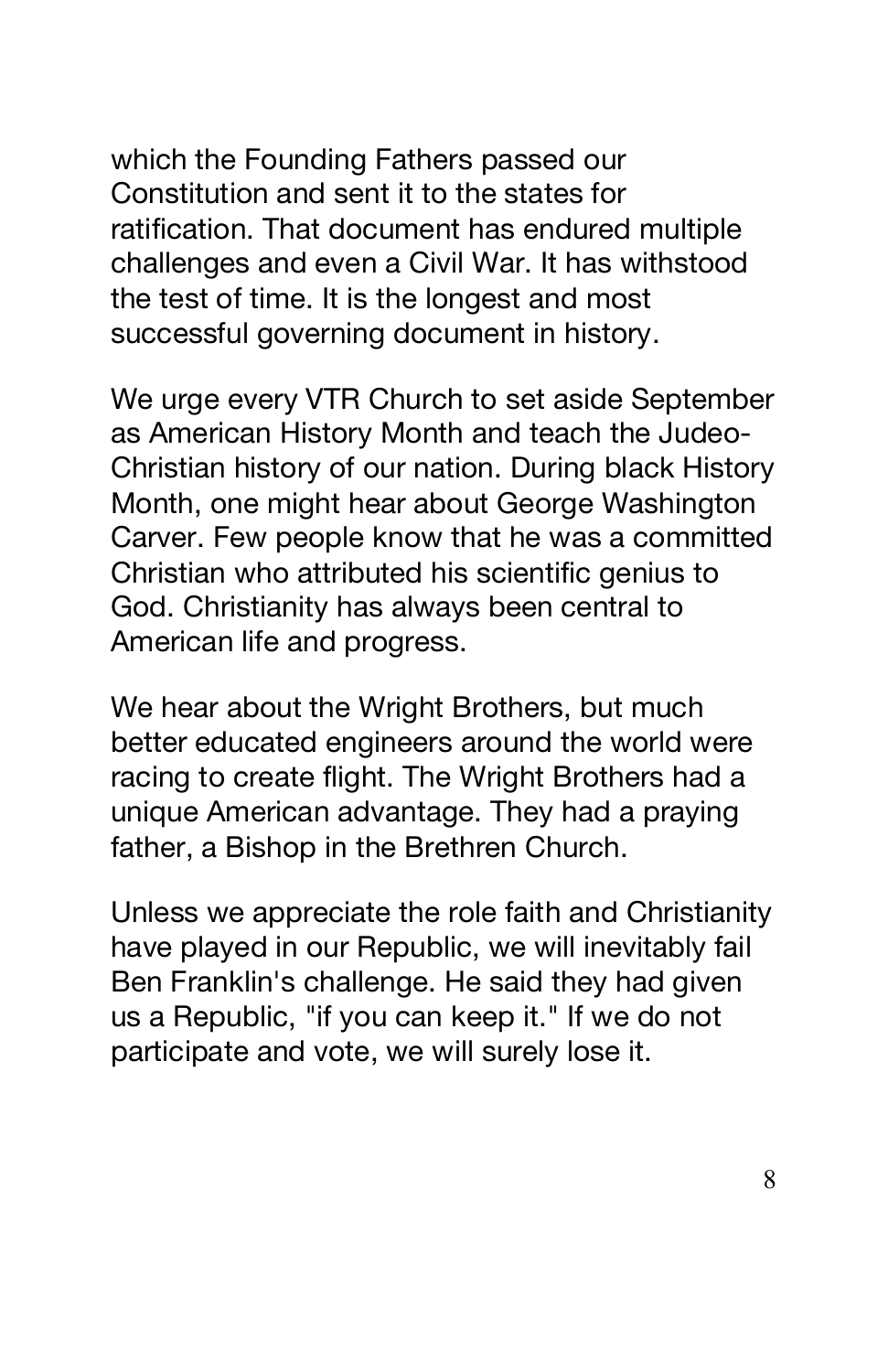# **Step 5: Distribute Voter Guides in Churches**

Voter education of Christians must include voter guides which explain where the candidates stand on key issues such as abortion, same-sex marriage, First and Second Amendment rights, terrorism and Sharia Law, national security, support for law enforcement and criminal justice reform.

STAND will provide voter guides for distribution to churches during the general election. The pastor or designated surrogate must review the Voter Guide with members and show them the implications of certain policy positions. Take nothing for granted. Pastors are sometimes shocked to learn some of their church members voted for the very people who are against Christian principles. Make sure they are clear on how Christian principles should inform their vote.

#### **Step 6: Pledge and Plan**

Pastors will ask every member to sign a Pledge and a Plan to vote including when, where and how they are getting to the polls. On a Sunday at least one week prior to the last day for registering to vote, members should be given an opportunity while at church - to register and sign the Pledge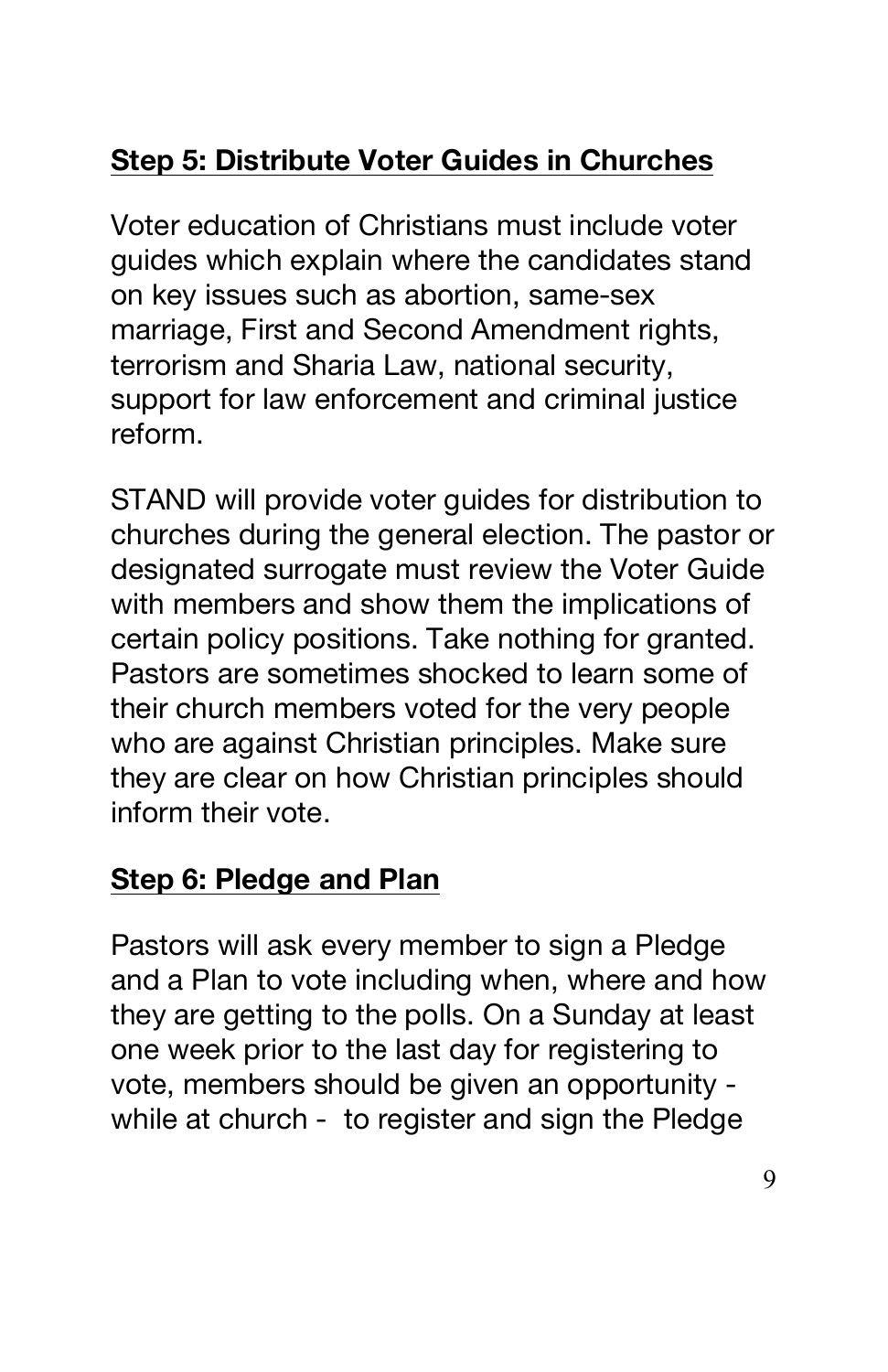and Plan to vote. These cards should then be prayed over. Church members should keep them for their own reminder and conscience. Attached is a Pledge & Plan that can be used to emphasize that voting is a sacred duty before God. \*See Appendix A

For those people who need help getting to their voting precinct, the church should organize to provide transportation to the polls.

### **Step 7: Vote The Rock Sunday**

The Sunday before Election Day, whether state, local or national elections, should be a day for preaching the importance of voting. In Appendix B is an outline for a sermon on the responsibility to vote. It contains some scripture references and thoughts on how to approach the subject. This outline could be broken up into a short series of sermons if a Pastor so chooses. Pastors are perfectly capable of creating their own messages, but this outline is offered to help stimulate prayer and thought.

The important thing is to instill in congregants the conviction that voting is a sacred responsibility. Christians should not vote based on race, party or family tradition, but should vote for policies and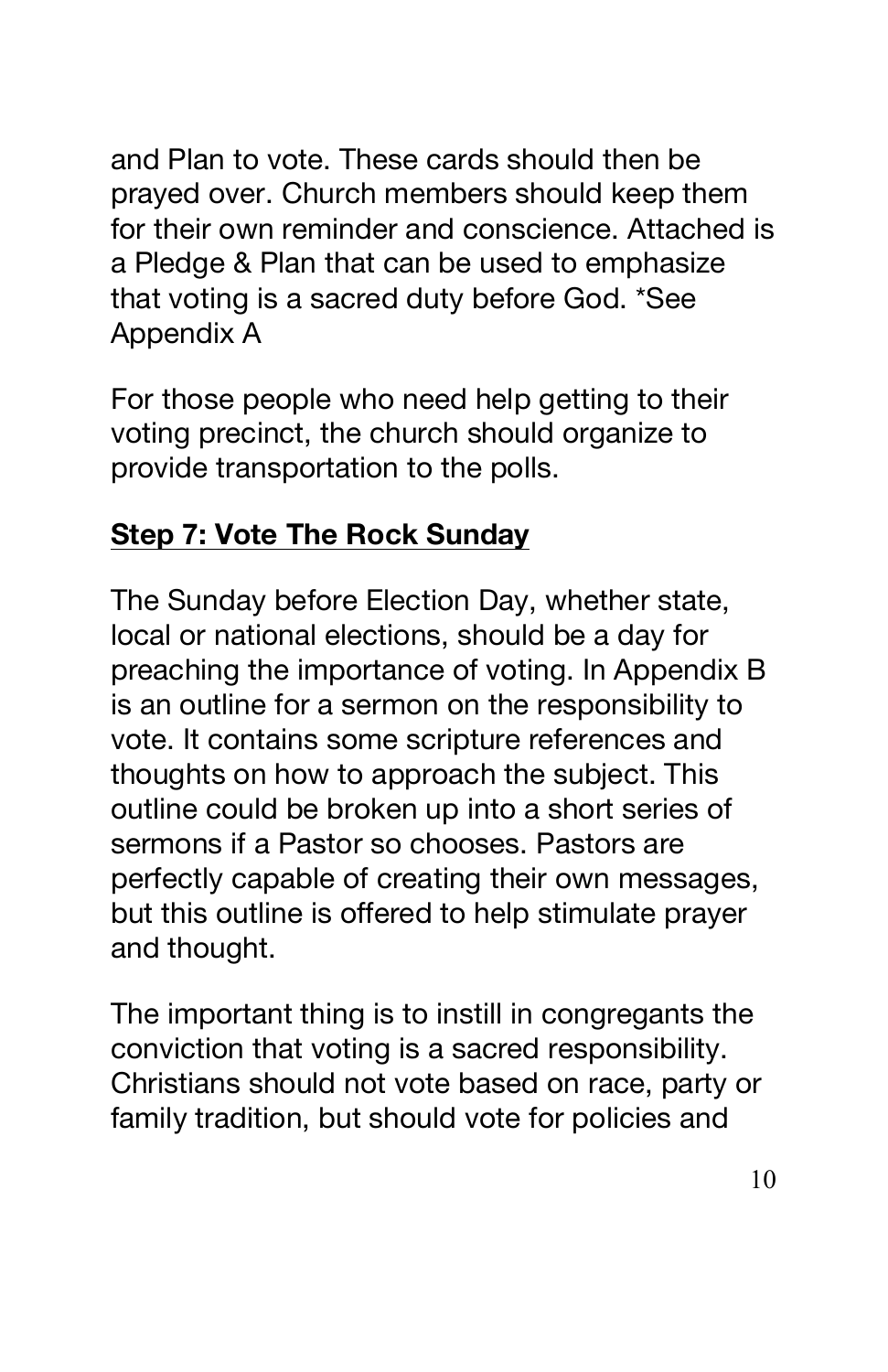candidates which reflect their biblical worldview. Our vote should be a sacred act before God, in worship and honor of Him.

#### **Step 8: Follow Up**

Finally, there must be follow up after an election. The church should recognize and celebrate those who voted. It is important to make voting a big deal in the lives of Christians. STAND will provide a "I-VTR" pin or sticker: I VOTE THE ROCK. The Rock is Jesus. This is another way of saying I voted my Christian values.

The left is trying to drag America into socialism, atheism and anti-Christian bigotry. Unless God fearing, Bible believing Christians awaken to their civic responsibility, the situation will continue to deteriorate, no matter who is President. We must stop the moral and economic deterioration of our nation. America is a Christian nation.

We do not have a state sanctioned religion, nor should we. We do not support a theocracy. Jesus, the perfect King, can establish that when He returns. However, the fact that we believe in freedom of religion and conscience and do not wish to force Christianity on anyone, does not mean that we must deny our culture. Some of our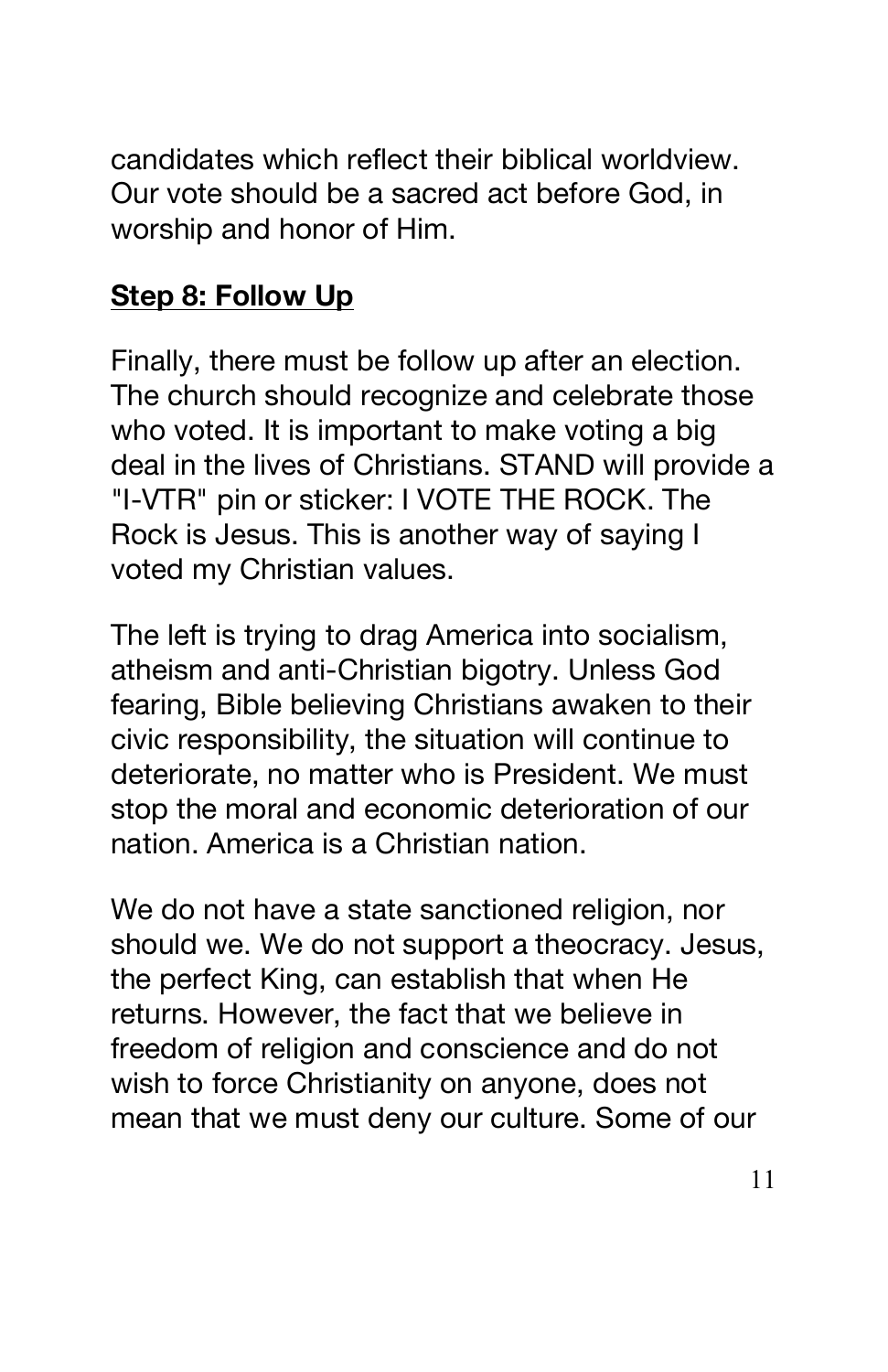fellow citizens hate Christians and Christianity because we are a reminder of God's moral order and they want to break free from it. However, without God, America as we know it will cease to exist.

The Founding Fathers established our nation on the firm foundation of faith in God. When they said "we are endowed by our Creator," they were saying that freedom and rights are not bestowed by a King or President, a legislature or a court, but by Almighty God. For the last fifty years Christianity has been on the decline in America. We must reverse this trend if we are to save American culture and politics.

Specifically, saving America will require Believers to take a stand in the voting booth for our Constitution and the Judeo-Christian values which undergird it. Pastors and churches across America - at the local, state and national levels - are in the best position to preserve the vision of "one nation, under God, indivisible, with liberty and Justice for all."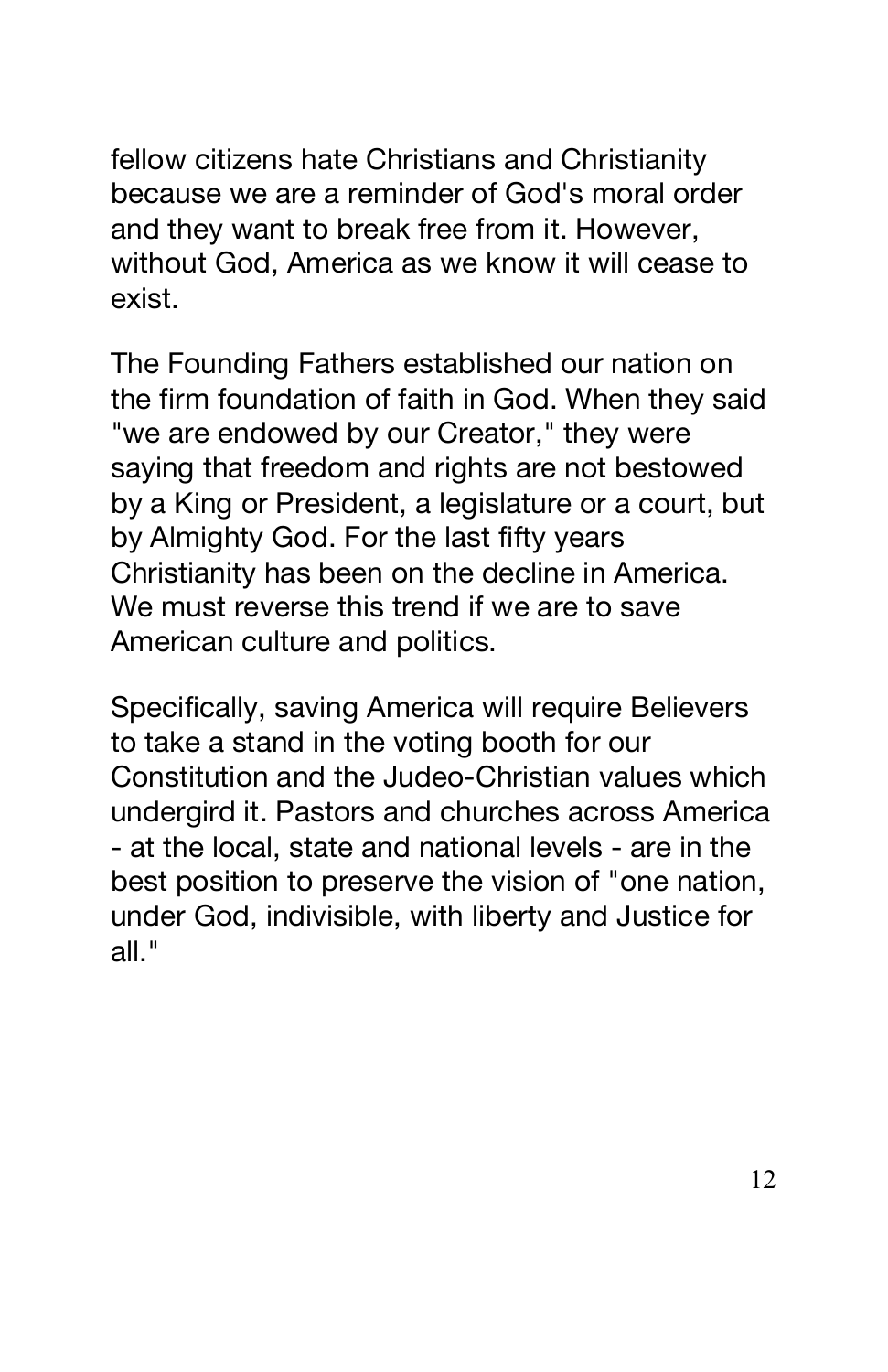## **Conclusion**

The Bible says, *"When the righteous are in authority, the people rejoice; But when a wicked man rules, the people groan."* [Proverbs 29:2]

#### It also says, *"Righteousness exalts a nation, But sin is a reproach to any people."* [Proverbs 14:34]

Whether we rejoice or groan is up to us. Whether America is exalted or reproached is up to us. Christians will change the course of this nation if we do our duty before God and vote our Christian values.

Billions around the world are slaves to their governments. Americans are free. When we abdicate our responsibility to choose Godly leaders for our country, we create the scenario set forth in Hosea 8:4 - *"They set up kings, but not by Me; They made princes, but I did not acknowledge them."* Therefore, it is a sin for an American Christian not to vote.

If we elect leaders who acknowledge God, He will acknowledge them. Then and only then is America's future secure. Psalms 33:12 says,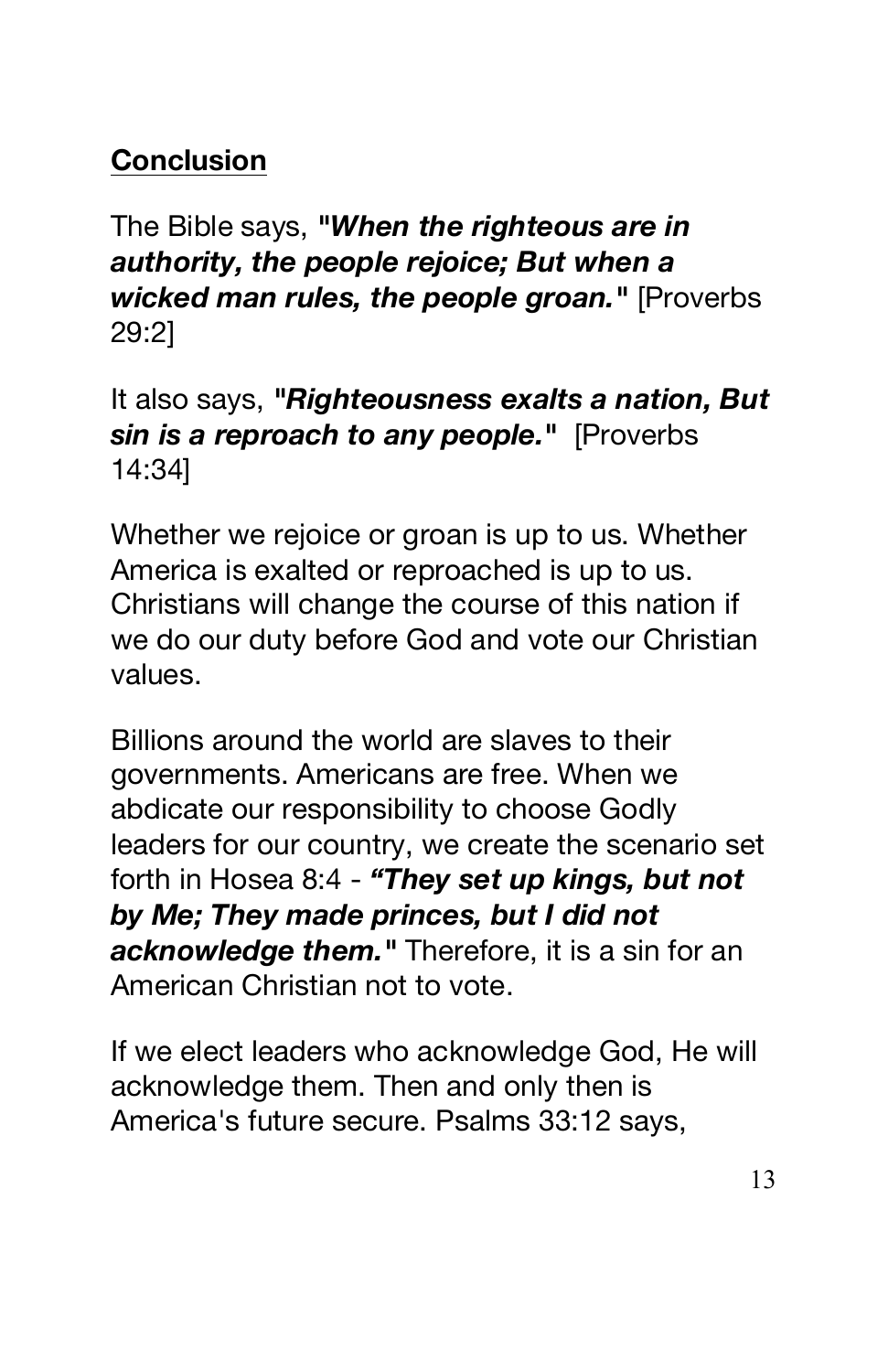#### *"Blessed is the nation whose God is the Lord, The people He has chosen as His own inheritance."*

If we want America to be blessed, we must vote our Christian values! Vote the Rock!

> **STAND Foundation, Inc. E.W. Jackson, National President** Copyright 2017 ©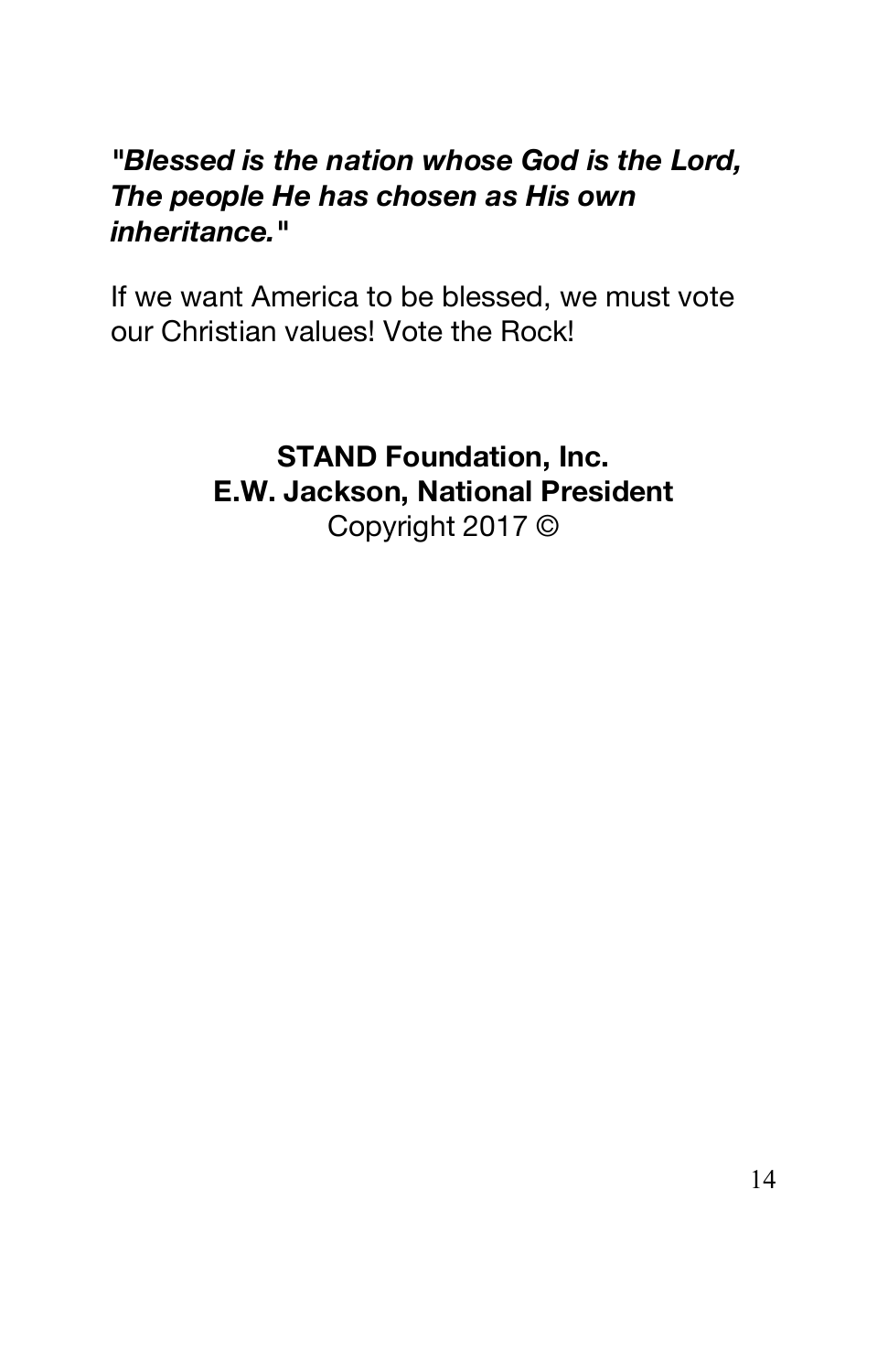# **Appendix A - MEMBER'S PLEDGE**

# **I PLEDGE AND PLAN TO VOTE THE ROCK**

#### **MY PLEDGE**

I, \_\_\_\_\_\_\_\_\_\_\_\_\_\_\_\_\_\_\_\_\_\_\_\_\_, hereby pledge to Vote the Rock. The Rock is Jesus. My vote is a sacred act which reflects my commitment to Him. I will seek to elect Godly leadership, which means supporting candidates who know and love God and advance policies consistent with the word of God. I will not allow my vote to be dictated by race, party or any consideration other than what is pleasing God.

Therefore I will support candidates who will: fight to protect the lives of unborn children; uphold marriage as God ordained it - a union between one man and one woman; defend the Bill of Rights, particularly the First and Second Amendments which are being eroded by ongoing attacks against them; oppose the implementation of Sharia (Islamic) Law in America - in law, politics or culture; support Israel as a sacred national obligation; uphold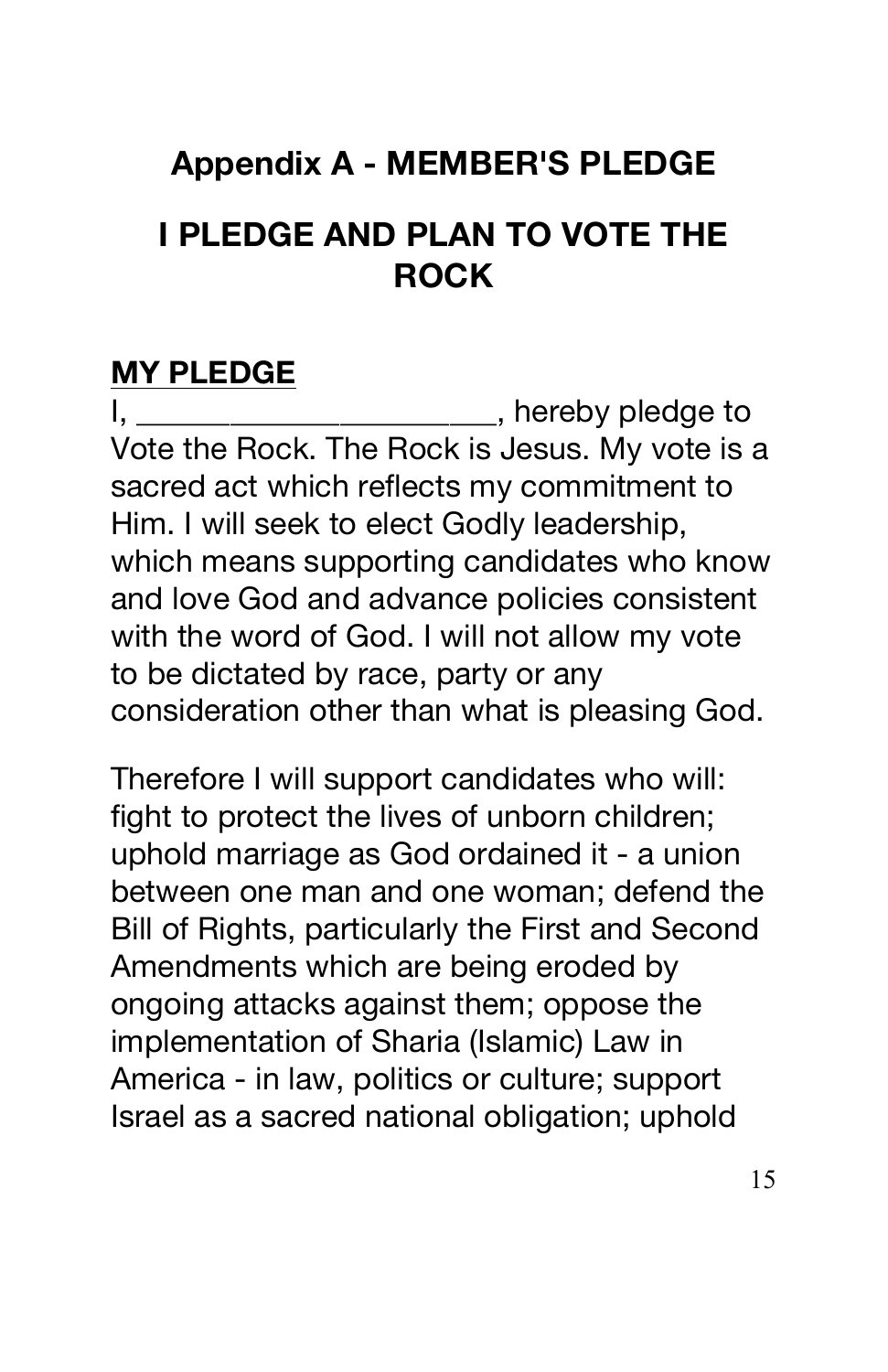free market capitalism as the most fair and free way to distribute goods and services; oppose all attempts to bring Marxism, socialism, communism or any other foreign ideology into the legal, political, educational or cultural life of our country; uphold Judeo-Christian values as the foundation for our Constitution and way of life; and work to fulfill the vision of "one nation under God, indivisible with liberty and justice for all."

# **MY PLAN**

I will not leave my voting to chance, or convenience. It is my top priority on Election Day and I will make sure that I either vote early, vote by absentee ballot or physically get to the polls on Election Day to fulfill my sacred obligation.

# My Voter Registration

If I have any doubts whatsoever, I will double check to make sure my voter registration is order.

I will do so by calling my local voter registration office on \_\_\_\_\_\_\_\_\_\_.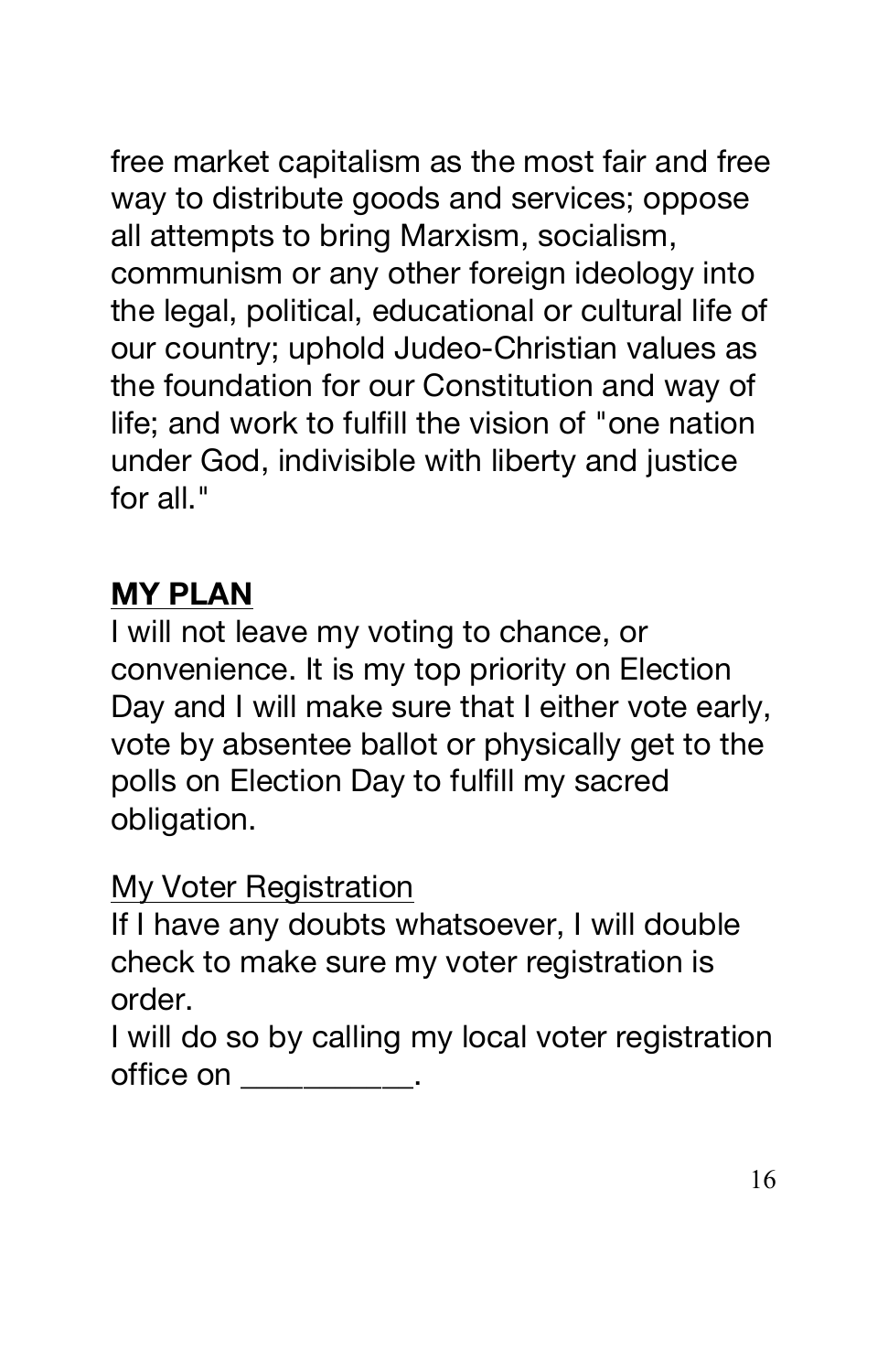If I am not registered, I will register to vote on

I will register at (Name of Place)\_\_\_\_\_\_\_\_\_\_\_\_\_\_\_\_\_\_\_\_\_\_\_\_\_\_\_\_\_\_\_. (Address)

\_\_\_\_\_\_\_\_\_\_\_\_\_\_\_\_\_\_\_\_.

\_\_\_\_\_\_.

Date I Plan To Vote: Election Day \_\_\_\_\_\_\_\_\_\_\_\_\_\_\_\_\_. I will vote before election day through EARLY VOTING on \_\_\_\_\_\_\_\_\_\_\_\_\_\_. I will vote by mail through ABSENTEE BALLOT. I will send in the ballot on \_\_\_\_\_\_\_\_\_\_\_\_\_\_\_\_\_\_

Time I Plan To Vote: \_\_\_\_\_\_\_\_\_ AM \_\_\_\_\_\_\_\_\_ PM

\_\_\_\_\_\_\_\_\_\_\_\_\_\_\_\_\_\_

\_\_\_\_\_\_\_\_\_\_\_\_\_\_

Signed **and a structure of the structure of the structure of the structure of the structure of the structure of the structure of the structure of the structure of the structure of the structure of the structure of the stru** Date \_\_\_\_\_\_\_\_\_\_\_\_

\_\_\_\_\_\_\_\_\_\_\_\_\_\_\_\_\_\_\_\_\_\_\_\_\_\_\_\_\_\_\_\_\_\_\_\_\_\_\_\_\_\_

I voted on \_\_\_\_\_\_\_\_\_\_\_\_\_\_\_\_\_\_\_\_\_ Initials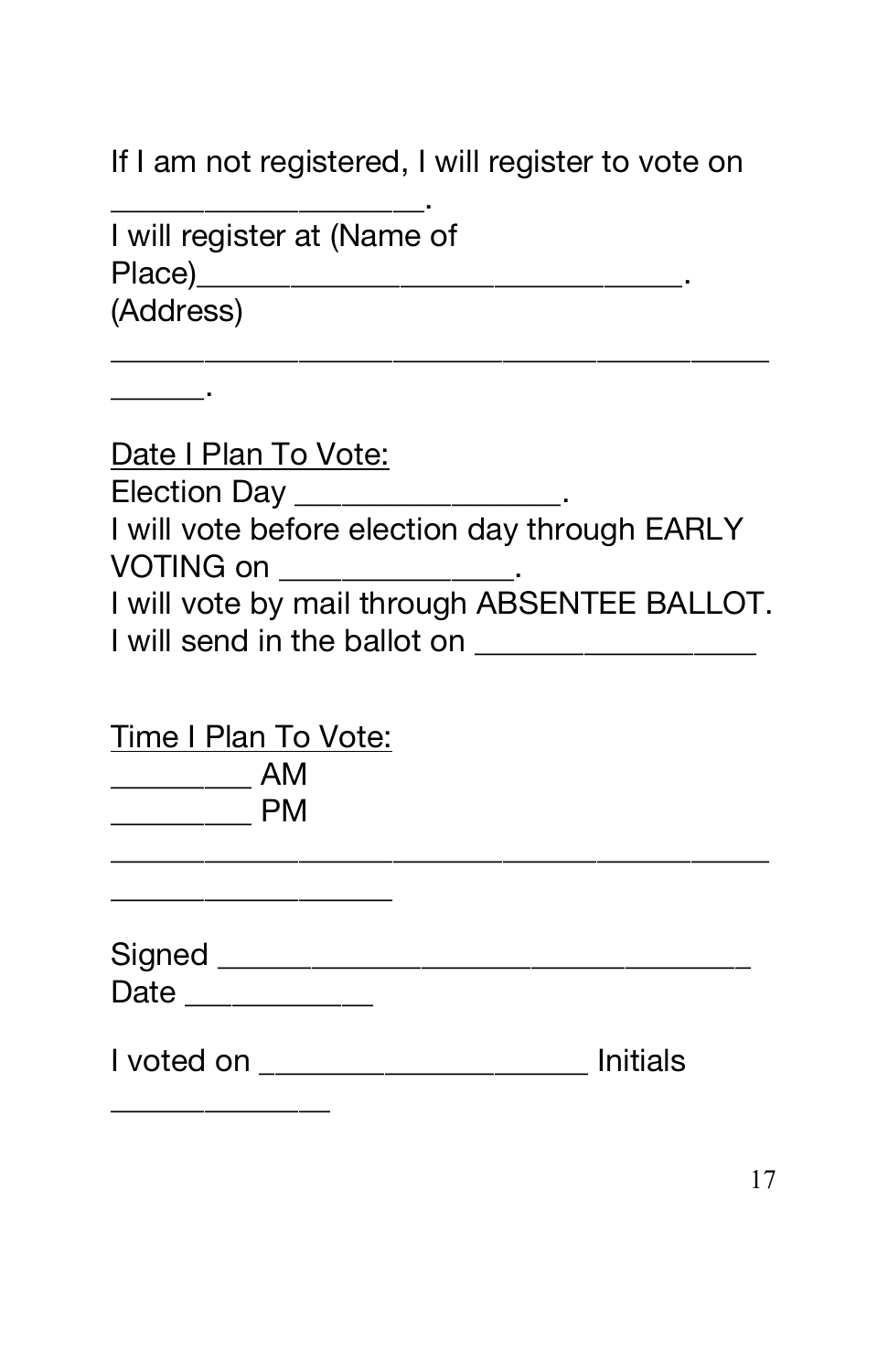Turn this in at church for your surprise. We want to celebrate those who followed through.

\_\_\_\_\_\_\_\_\_\_\_\_\_\_\_\_\_\_\_\_\_\_\_\_\_\_\_\_\_\_\_\_\_\_\_\_\_\_\_\_\_\_

## \_\_\_\_\_\_\_\_\_\_\_\_\_\_\_\_\_\_ **IF YOU NEED HELP GETTING TO THE POLLS, CHECK THE APPROPRIATE LINES BELOW, TEAR THIS OF AND TURN IT IN TO THE CHURCH VOTER REGISTRATION COORDINATOR.**

How I Am Getting To The Polls

**\_\_\_\_\_** I am driving myself.

**\_\_\_\_\_** I will need a ride and assistance.

\_\_\_\_\_ I am physically challenged and will need to vote from my car.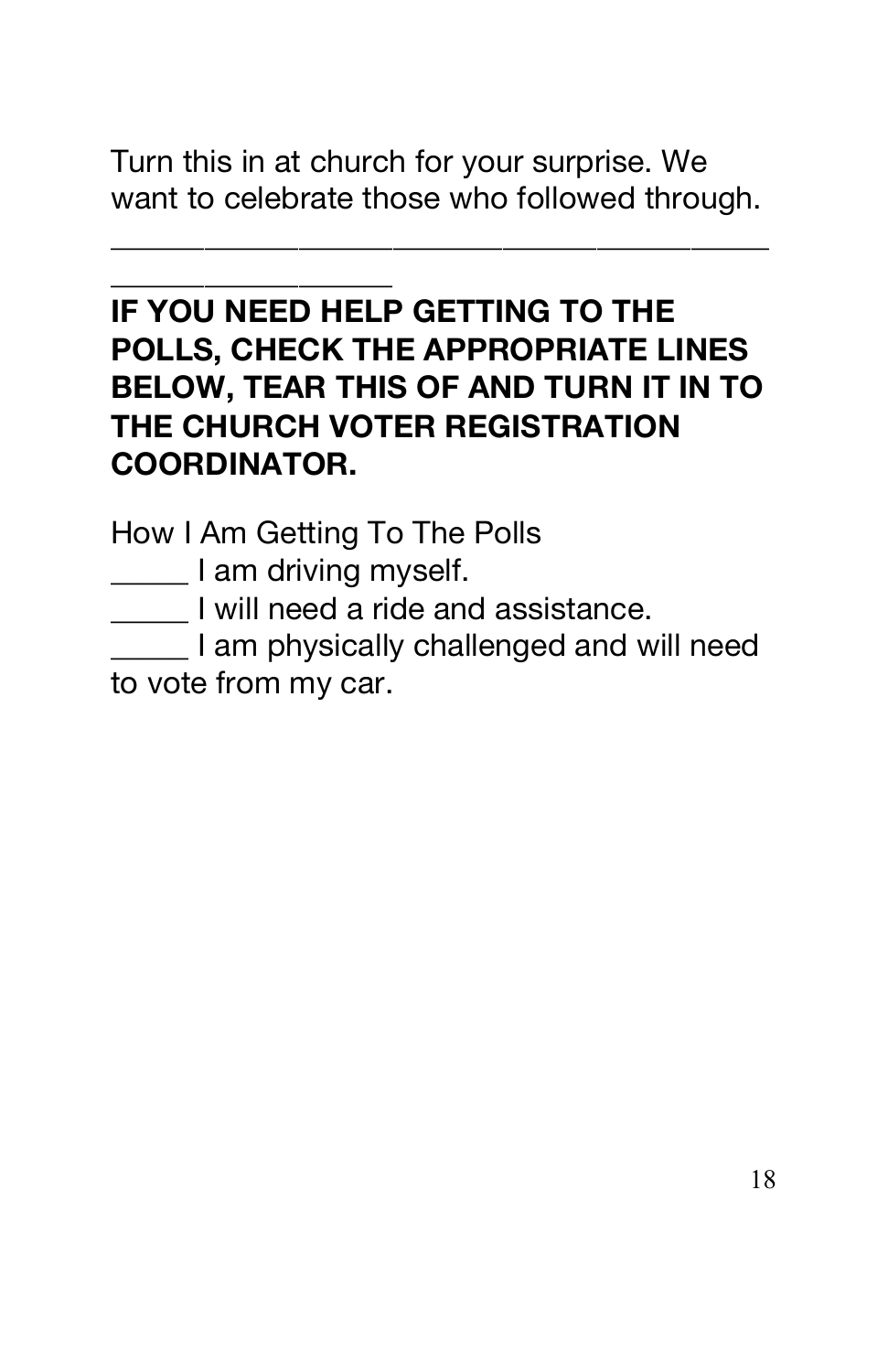# **APPENDIX B Sermon Outline - VOTE THE ROCK SUNDAY**

# **"GOD SEES YOUR VOTE"**

Hosea 8:4a & 7a - *"They set up kings, but not by Me; They made princes, but I did not acknowledge them... They sow the wind, And reap the whirlwind."*

I. To the extent that any people have the ability to choose their leaders, God holds them responsible for the leaders they choose.

 A. We in America are blessed to be able to participate in choosing the people who serve us in elective office.

 1. Many countries have elections on paper, but the leaders are chosen by elites. The Soviet Union had elections, but there was only one candidate chosen by the politburo.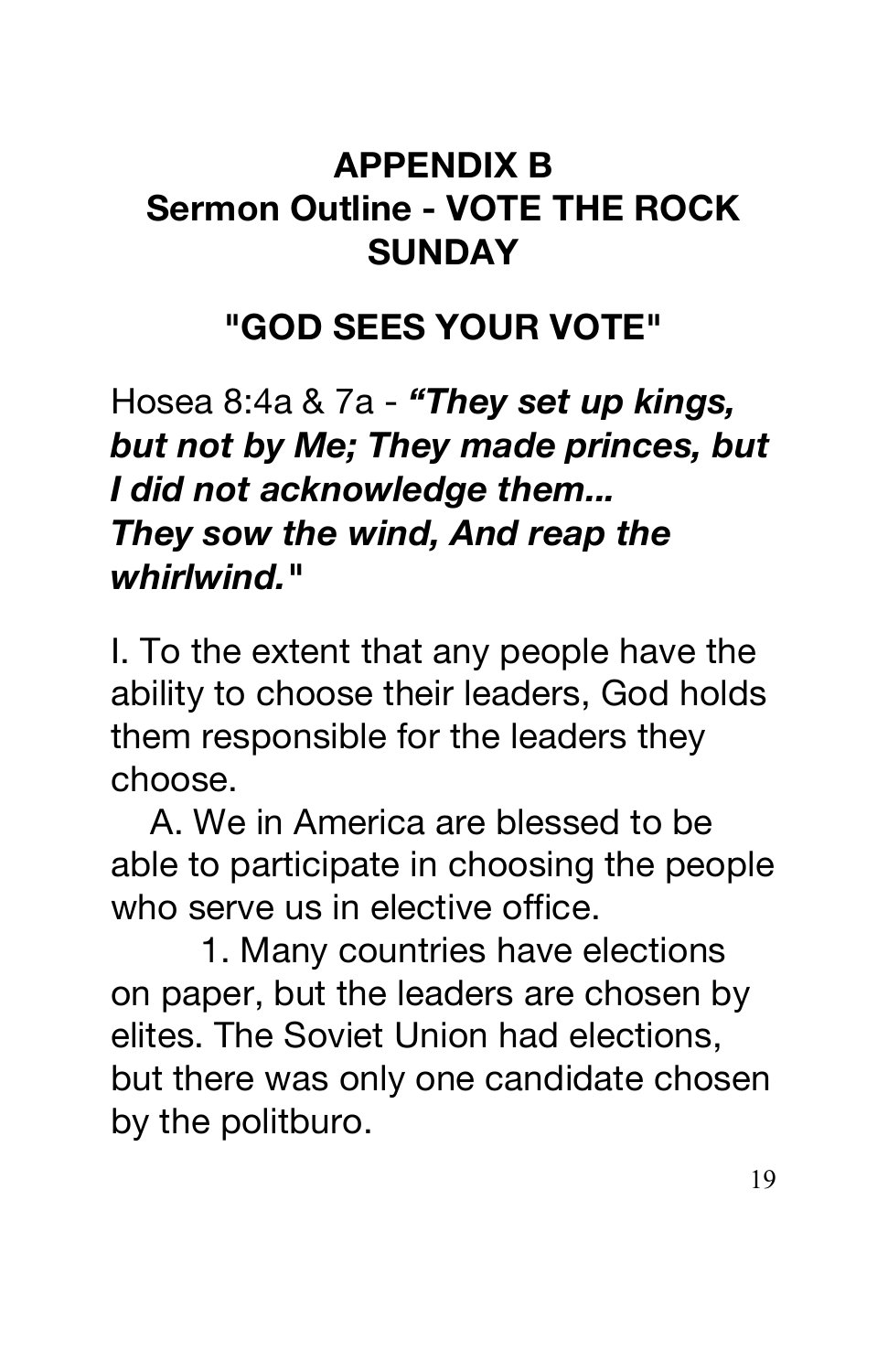2. The new Russia holds elections, but Vladimir Putin is in complete control.

 B. When we who have the privilege of choosing leaders in fair elections abdicate that civic responsibility, we bring bad results on ourselves and our nation. Christians should be especially diligent about full participation.

 1. When we are not diligent about that responsibility, we set up leaders that God does not acknowledge because they do not acknowledge Him. That is what it means to sow the wind and reap the whirlwind.

II. Proverbs 29:2 says - When the righteous are in authority, the people rejoice; But when a wicked man rules, the people groan.

 A. In a Constitutional Republic such as the United States, whether the righteous or the wicked rule is up to the people.

 1. Therefore, whether we rejoice or groan is our own doing. Unless we seek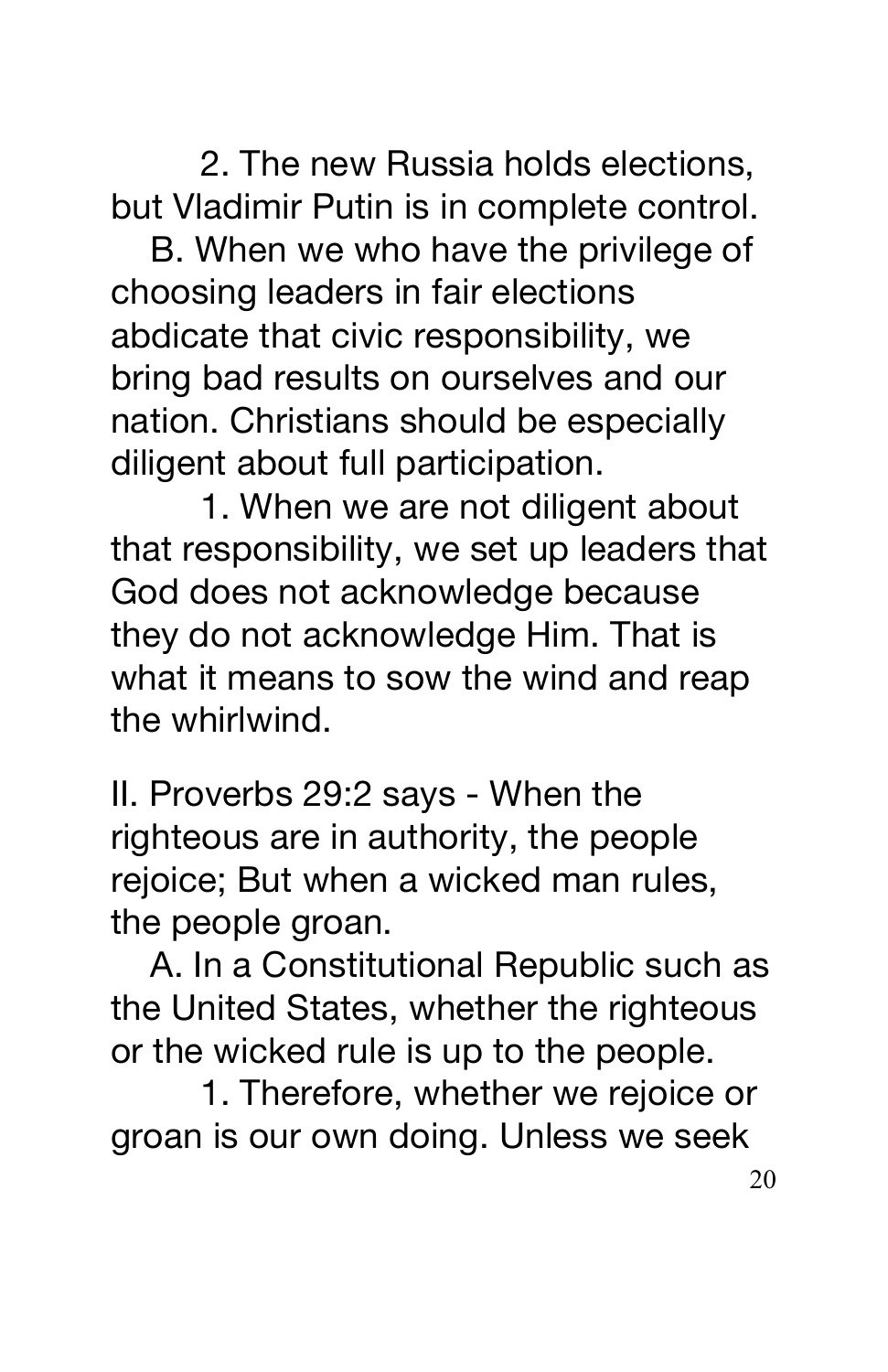# first God's kingdom and his righteousness, we will not get the leaders God chooses, but the leaders we deserve. [Ezekiel 22:27 - *Her princes in her midst are like wolves tearing the prey, to shed blood, to destroy people, and to get dishonest gain.*]

 2. When Christians refuse to register and vote or neglect to vote for people who reflect their Christian values, we leave it to others to choose our elected officials for us. That is not only wrong, but dangerous to our freedom and the future of our Republic. (a) Jeremiah 2:27

..**For they have turned their back to Me,** and not their face. But in the time of their trouble They will say, 'Arise and save us..."

 B. 1 Timothy 2:1-4, says, 1 Therefore I exhort first of all that supplications, prayers, intercessions, and giving of thanks be made for all men, 2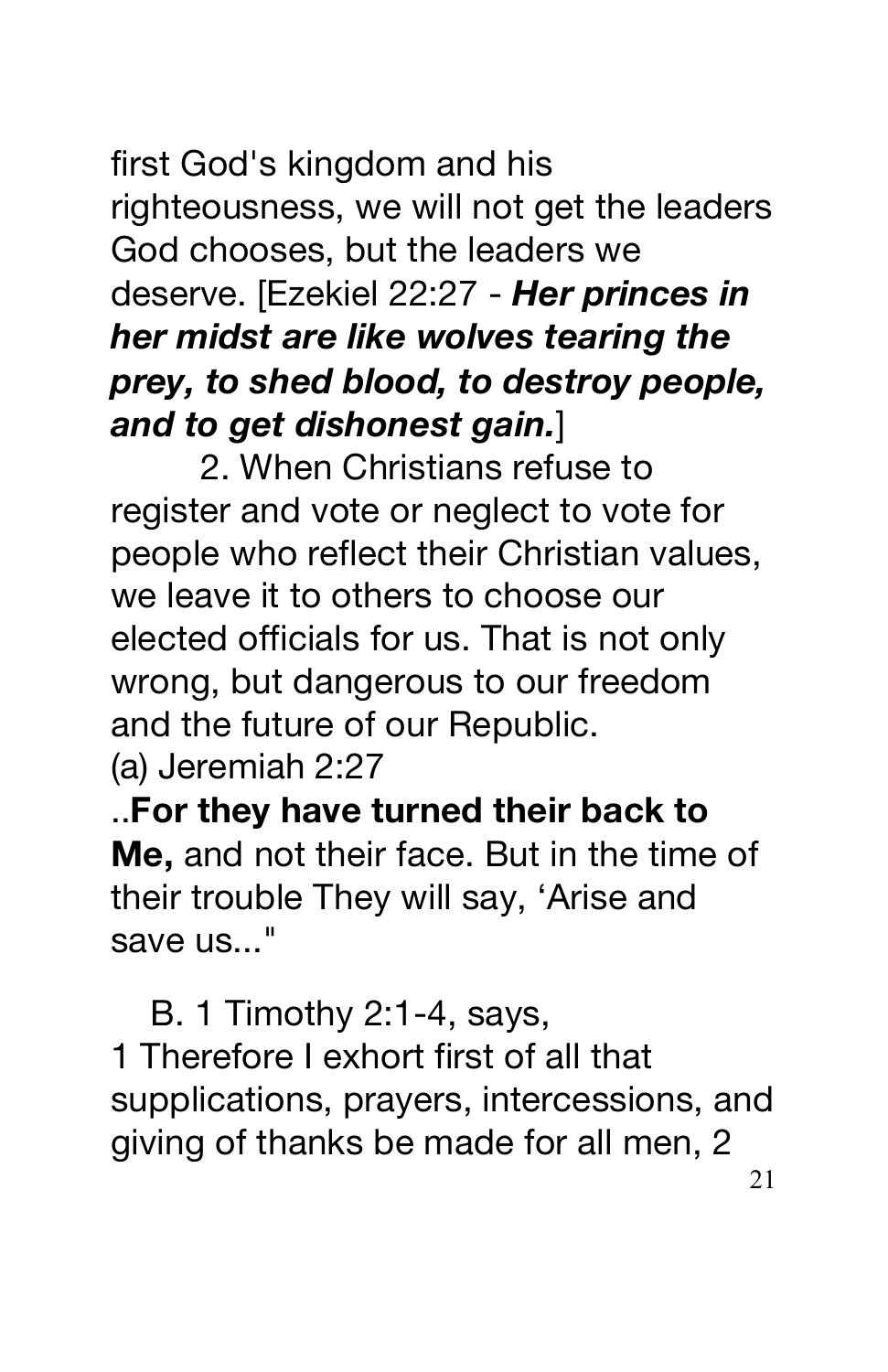for kings and all who are in authority, that we may lead a quiet and peaceable life in all godliness and reverence. 3 For this is good and acceptable in the sight of God our Savior, 4 who desires all men to be saved and to come to the knowledge of the truth.

 1. Those in authority in that day were self-appointed dictators, conquerors, masters of the people, not their servants.

 2. We should certainly pray for those in authority because they affect whether our lives can be quiet and peaceful, making it easier for people to come to a knowledge of the truth. Now we can do more than pray for those in authority. We can work to put the right people in authority.

 3. When we have leaders who hinder the gospel and we either allow them to be elected or help them become elected, God holds us responsible.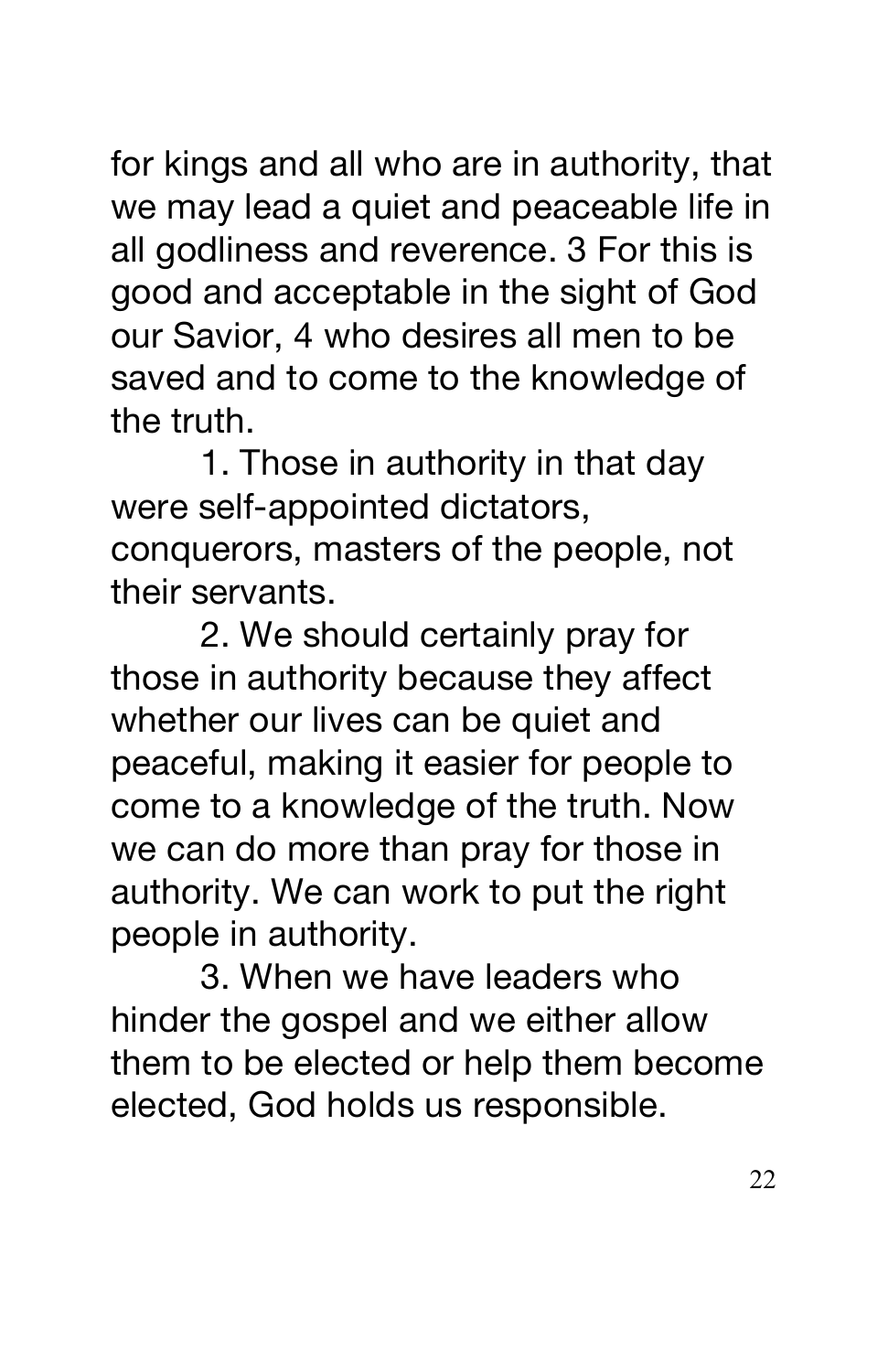(a) Kentucky had a governor who would not accommodate Kim Davis who refused to sign an illegitimate marriage license for two people of the same sex. The Governor had the authority to provide an accommodation. He refused. A court ordered Kim to jail. In the next election, a new Kentucky Governor was elected, Matt Bevin - who is a Christian. He provided an accommodation to Kim Davis so that she could do her job without being forced to violate her conscience. That's the difference an election makes, and that is the difference Christian voting and participation makes.

 C. Proverbs 14:34, says "Righteousness exalts a nation, But sin is a reproach to any people."

 1. This obligates Christians to support righteous people and policies so that the nation is blessed. One of the chief ways of doing that is electing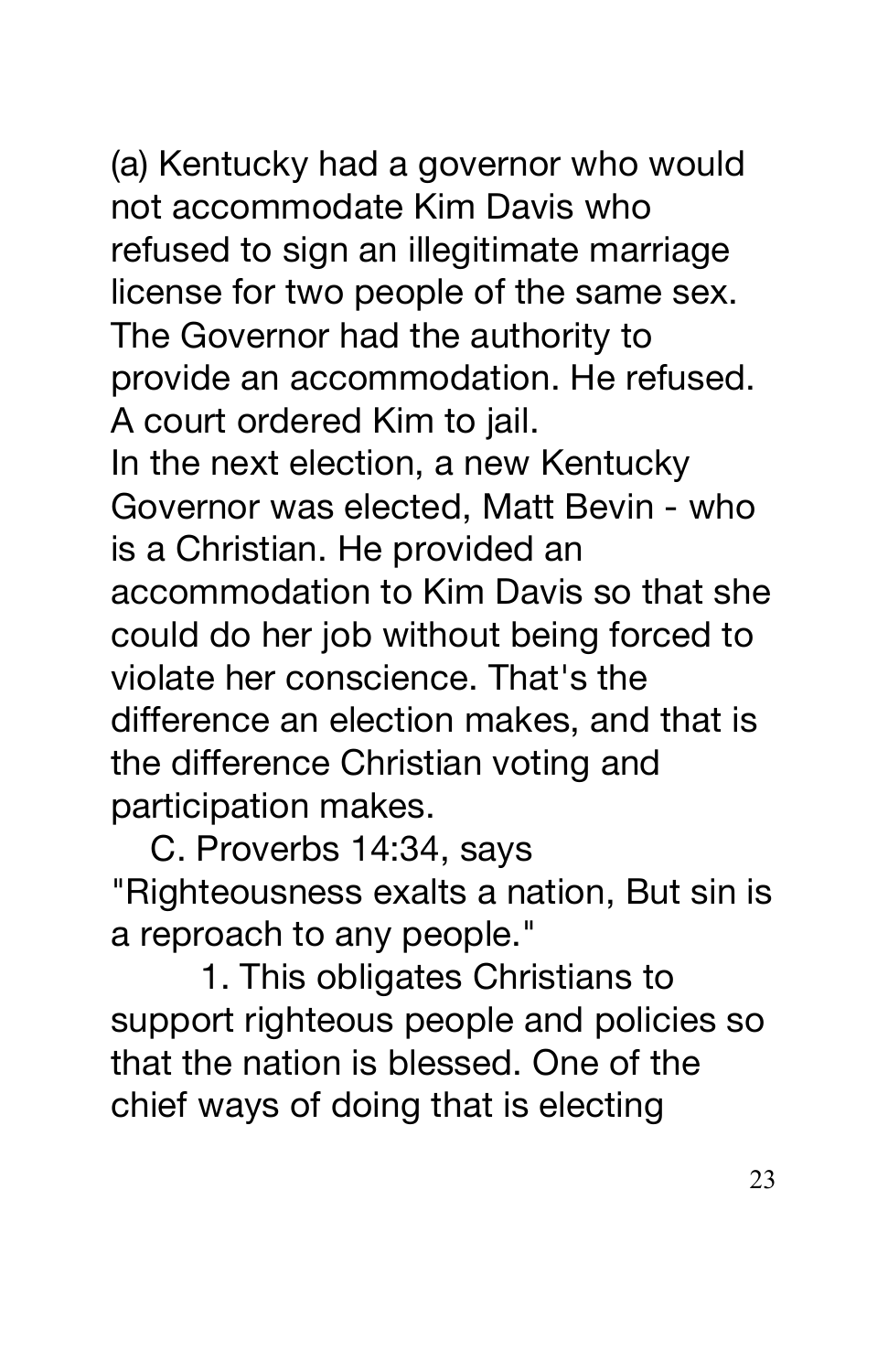people who will pursue righteous rather than wicked policies.

 2. Candidates who support the killing of unborn babies, the redefinition of marriage and other immoral policies should not get the votes of Christians because they are defying God. Christians should not support Candidates who refuse to recognize the threat of Islamic Jihad and Sharia law or fail to understand that Islam does not worship the same God as Christianity and Judaism, and that it is not a "religion of peace" but is a totalitarian political and military system.

 D. Psalms 33:12, says, "Blessed is the nation whose God is the Lord, The people He has chosen as His own inheritance."

 1. Every Christian should want America to be blessed. Our nation has been become the greatest in history because we have been blessed. We will continue to be blessed only if we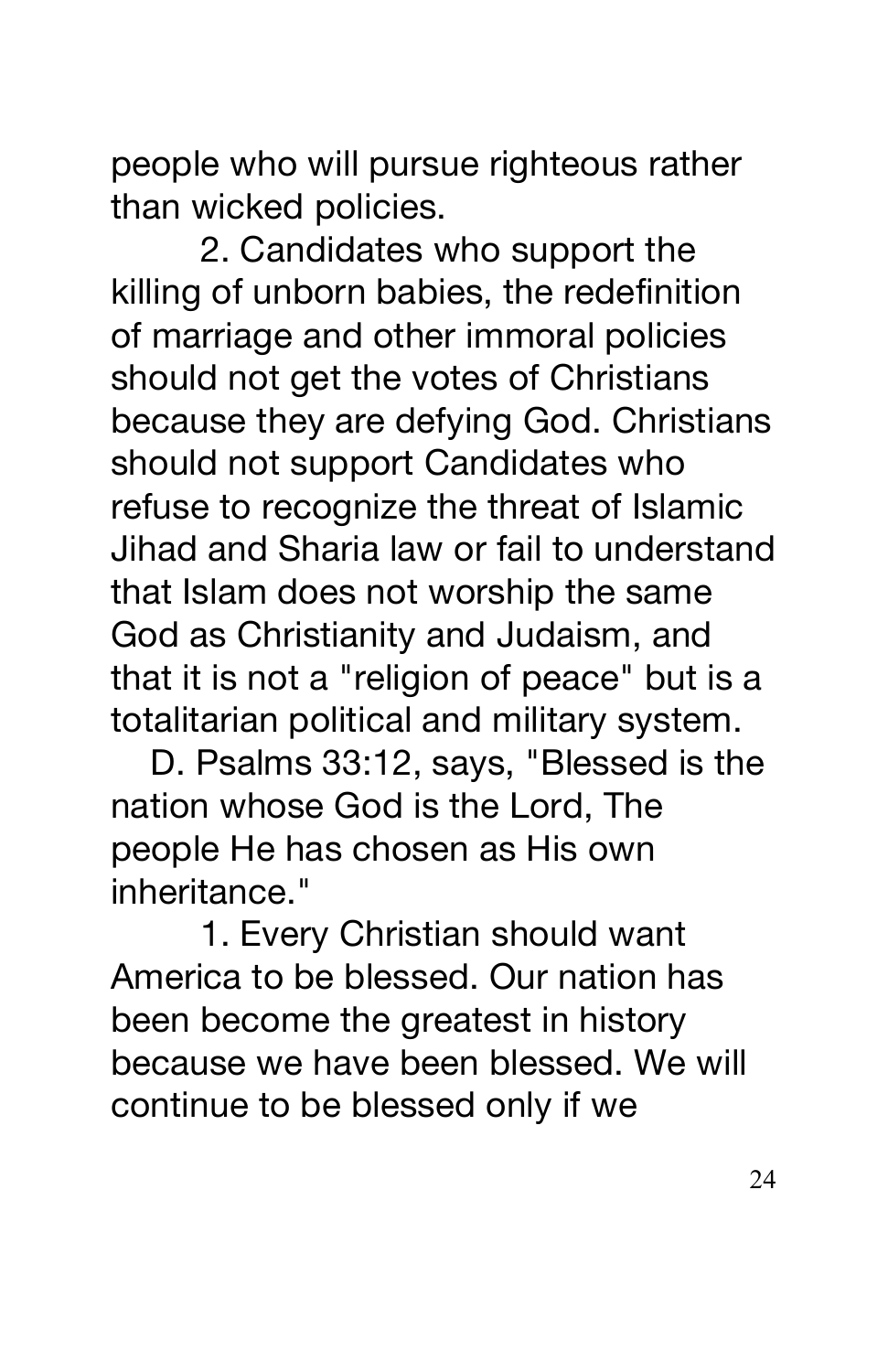advance Godly principles and choose Godly leaders. The idea that Christians have no part in the public debate is taking root in liberal circles, but even some Christians have embraced this false idea. Christians must oppose this bigotry, not support it. We need elected leaders who understand that American culture is rooted in Christianity, and this has been the key to our success. When we cease to be a nation "whose God is the Lord," we will cease to be a blessed, prosperous and powerful nation.

 2. Whether America is blessed or cursed depends upon whether Christians see voting as part of their responsibility to guide the nation toward righteousness. For God sees what we do in the voting booth just as He sees everything else.